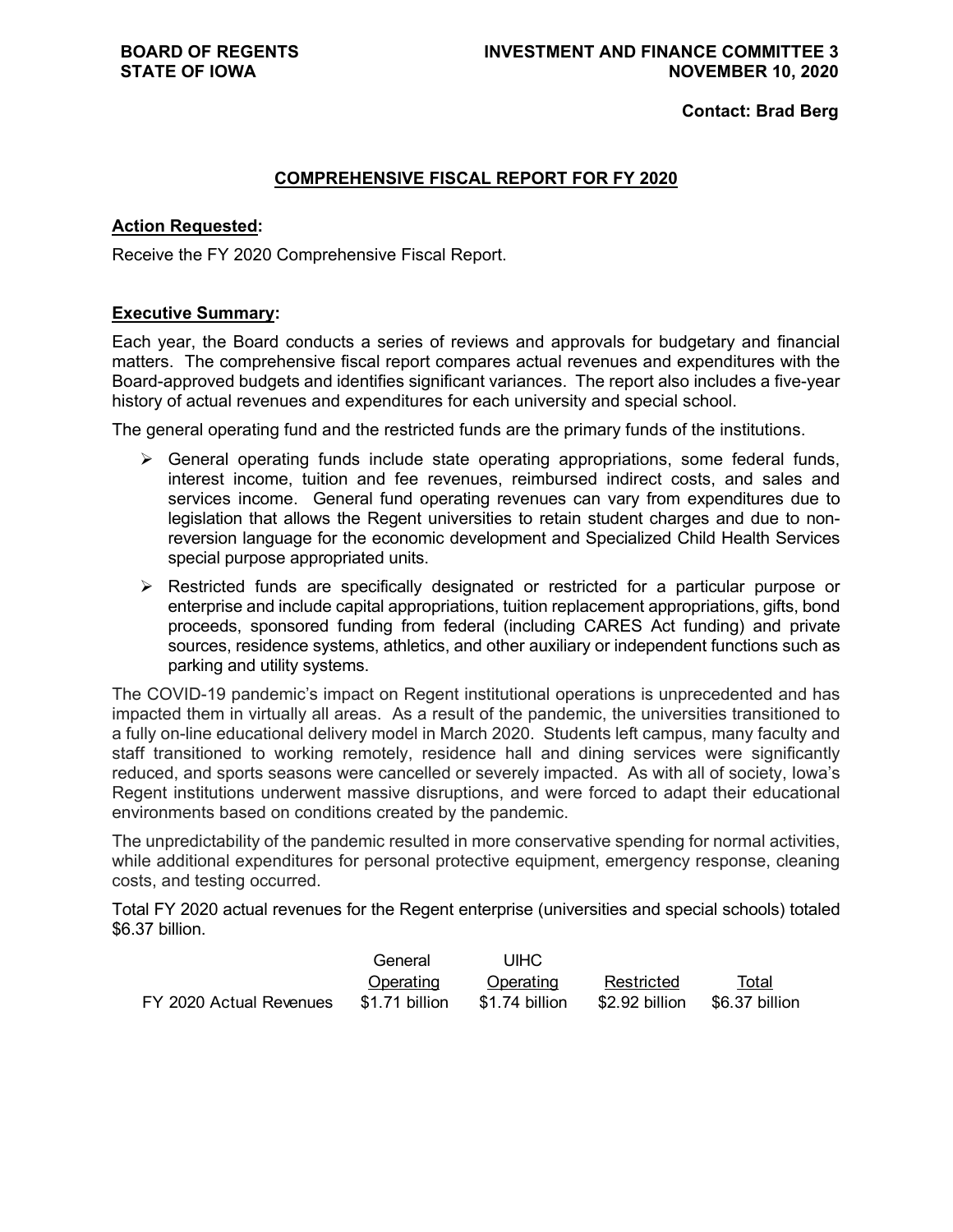### General Operating Funds

FY 2020 operating revenues (including all special purpose units except UIHC) at Iowa's public universities totaled \$1.69 billion consisting primarily of tuition revenue and state appropriations. For the special schools, state appropriations comprise 72.0% of the \$19.85 million total operating revenues. The special school sales/service revenue is primarily contract revenue resulting from the salary and mileage billings for teachers, aids, and mobility specialists employed by the schools and under contractual agreement with the Area/Local Education Agencies.







The following table compares the total FY 2020 operating budgets (excluding UIHC) as approved by the Board in August 2019 to actual revenues and expenditures. Budget-to-actual comparisons for each of Iowa's public universities and special schools are contained in the attachments. Note: The comparison for the UIHC units is provided in Attachment A beginning on page 6.

|                                  | <b>General Operating Fund - All Institutions</b> |                     |                    |               |
|----------------------------------|--------------------------------------------------|---------------------|--------------------|---------------|
|                                  | FY 2020 (excludes UIHC units)                    |                     |                    |               |
|                                  | <b>Board Approved</b>                            |                     | Variance           | $%$ of        |
|                                  | <b>Budget</b>                                    | <b>Actual</b>       | Over/(Under)       | <b>Budget</b> |
| <b>REV ENUES</b>                 |                                                  |                     |                    |               |
| <b>APPROPRIATIONS</b>            |                                                  |                     |                    |               |
| General                          | \$<br>586,563,748                                | \$<br>585,915,646   | \$<br>(648, 102)   | 99.9%         |
| <b>RESOURCES</b>                 |                                                  |                     |                    |               |
| <b>Federal Support</b>           | 15,461,970                                       | 15,439,407          | (22, 563)          | 99.9%         |
| <b>Interest</b>                  | 3,973,121                                        | 4,457,186           | 484,065            | 112.2%        |
| Tuition                          | 1,024,070,685                                    | 1,019,656,044       | (4,414,641)        | 99.6%         |
| <b>Reimbursed Indirect Costs</b> | 71,120,232                                       | 74,130,163          | 3,009,931          | 104.2%        |
| Sales and Services               | 7,293,360                                        | 6,656,944           | (636, 416)         | 91.3%         |
| Other Income                     | 2,365,766                                        | 4,676,089           | 2,310,323          | 197.7%        |
| <b>TOTAL REVENUES</b>            | \$<br>1,710,848,882                              | \$<br>1,710,931,479 | \$<br>82,597       | 100.0%        |
| <b>EXPENDITURES</b>              |                                                  |                     |                    |               |
| <b>Salaries</b>                  | \$<br>1,140,391,785                              | \$<br>1,144,862,920 | \$<br>4,471,135    | 100.4%        |
| Prof. /Scientific Supplies       | 159,906,815                                      | 147,422,548         | (12, 484, 267)     | 92.2%         |
| <b>Library Acquisitions</b>      | 33,262,507                                       | 32,530,385          | (732, 122)         | 97.8%         |
| Rentals                          | 10,382,078                                       | 9,845,670           | (536, 408)         | 94.8%         |
| <b>Utilities</b>                 | 80,459,384                                       | 62,679,275          | (17,780,109)       | 77.9%         |
| <b>Building Repairs</b>          | 32,572,569                                       | 41,151,760          | 8,579,191          | 126.3%        |
| Auditor of State                 | 1,961,840                                        | 1,761,495           | (200, 345)         | 89.8%         |
| Equipment                        | 10,813,739                                       | 9,090,256           | (1,723,483)        | 84.1%         |
| Aid to Individuals               | 241,098,165                                      | 239,798,576         | (1, 299, 589)      | 99.5%         |
| <b>TOTAL EXPENDITURES</b>        | \$<br>1,710,848,882                              | \$<br>1,689,142,885 | \$<br>(21,705,997) | 98.7%         |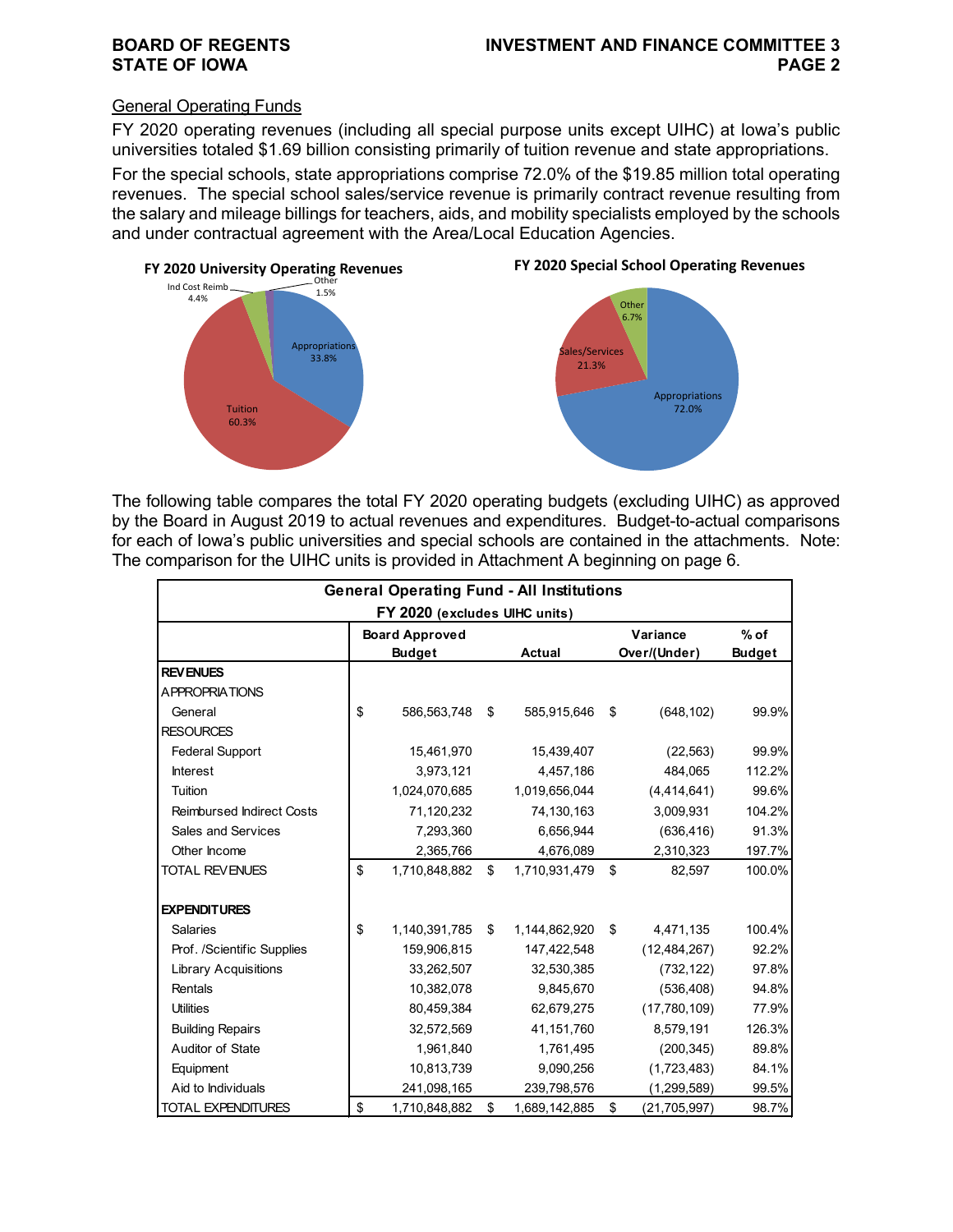General operating fund revenues totaled \$1.71 billion and were extremely close to the budget. Higher indirect cost reimbursements from sponsored research activity and other income offset the budget variance in tuition.

Reflective of the service nature of Iowa's public universities and special schools, salary-related expenses comprised 68% of the total operating expenses. In general, the institutions took measures to reduce expenditures due to the uncertainty created by the pandemic. Professional and scientific supplies and services and utility costs were substantially under budget.

The following table provides a five-year revenue and expense history of all operating units (excluding UIHC) for Iowa's public universities and special schools. Enrollment during the period was 78,539 in Fall 2015 and 75,128 in Fall 2019 (excludes post-doctoral students). Tuition revenue generated from rate increases is partially offset by a decrease in state appropriations. While state operating funding for FY's 2019 and 2020 partially recovered from cuts in FY's 2017 and 2018, it remains less than appropriated amounts from five years ago. A five-year history specific to each of Iowa's public universities and special schools is contained in the attachments.

| <b>General Operating Fund - All Institutions</b><br>FY 2016 - FY 2020 (excludes UIHC Units) |    |               |    |               |    |               |    |               |    |               |
|---------------------------------------------------------------------------------------------|----|---------------|----|---------------|----|---------------|----|---------------|----|---------------|
|                                                                                             |    | FY 2016       |    | FY 2017       |    | FY 2018       |    | FY 2019       |    | FY 2020       |
| <b>REVENUES</b>                                                                             |    |               |    |               |    |               |    |               |    |               |
| <b>APPROPRIATIONS</b>                                                                       |    |               |    |               |    |               |    |               |    |               |
| General                                                                                     | \$ | 598,343,303   | \$ | 584,195,466   | \$ | 562,094,674   | \$ | 570,638,208   | \$ | 585,915,646   |
| Other                                                                                       |    | 82,049        |    | 82,049        |    |               |    |               |    |               |
| <b>RESOURCES</b>                                                                            |    |               |    |               |    |               |    |               |    |               |
| <b>Federal Support</b>                                                                      |    | 15,785,149    |    | 15,461,651    |    | 15,456,253    |    | 15,461,548    |    | 15,439,407    |
| <b>Interest</b>                                                                             |    | 3,720,968     |    | 3,546,122     |    | 4,166,515     |    | 4,783,842     |    | 4,457,186     |
| Tuition                                                                                     |    | 907,161,811   |    | 962,645,170   |    | 1,010,451,721 |    | 1,022,028,666 |    | 1,019,656,044 |
| <b>Reimbursed Indirect Costs</b>                                                            |    | 66,279,151    |    | 67,718,800    |    | 71,441,979    |    | 75,045,856    |    | 74,130,163    |
| Sales and Services                                                                          |    | 8,072,075     |    | 7,473,479     |    | 7,033,200     |    | 6,753,091     |    | 6,656,944     |
| Other Income                                                                                |    | 2,118,037     |    | 2,722,125     |    | 2,971,070     |    | 3,256,221     |    | 4,676,089     |
| <b>TOTAL REVENUES</b>                                                                       | \$ | 1,601,562,543 | \$ | 1,643,844,862 | \$ | 1,673,615,412 | \$ | 1,697,967,432 | \$ | 1,710,931,479 |
| <b>EXPENDITURES</b>                                                                         |    |               |    |               |    |               |    |               |    |               |
| <b>Salaries</b>                                                                             | \$ | 1,081,768,523 | \$ | 1,112,712,042 | \$ | 1,126,973,571 | \$ | 1,124,353,586 | \$ | 1,144,862,920 |
| Prof. /Scientific Supplies                                                                  |    | 123, 186, 222 |    | 135,041,685   |    | 135,239,303   |    | 144,371,196   |    | 147,422,548   |
| <b>Library Acquisitions</b>                                                                 |    | 33,025,007    |    | 31,075,127    |    | 33,530,897    |    | 31,067,670    |    | 32,530,385    |
| Rentals                                                                                     |    | 8,639,473     |    | 10,461,690    |    | 10,170,352    |    | 9,767,233     |    | 9,845,670     |
| <b>Utilities</b>                                                                            |    | 74,491,608    |    | 73,439,957    |    | 72,980,552    |    | 73,249,993    |    | 62,679,275    |
| <b>Building Repairs</b>                                                                     |    | 48,214,628    |    | 63,070,940    |    | 28,105,582    |    | 43,837,918    |    | 41,151,760    |
| Auditor of State                                                                            |    | 1,705,154     |    | 1,596,653     |    | 1,561,653     |    | 1,447,443     |    | 1,761,495     |
| Equipment                                                                                   |    | 11,402,156    |    | 7,469,274     |    | 8,905,032     |    | 7,011,377     |    | 9,090,256     |
| Aid to Individuals                                                                          |    | 218,804,451   |    | 237,611,456   |    | 246,097,141   |    | 243,032,815   |    | 239,798,576   |
| <b>TOTAL EXPENDITURES</b>                                                                   | \$ | 1,601,237,222 | \$ | 1,672,478,824 | \$ | 1,663,564,083 | \$ | 1,678,139,231 | \$ | 1,689,142,885 |

### Restricted Funds

The athletic and residence system budgets are part of the restricted fund budgets. Information comparing athletic and residence system budget to actuals and five-year historical data for each university is provided in the attachments.

The revenues and expenditures of the other restricted funds are greatly affected by external forces. Capital appropriation revenues reflect the draw of funds from current and prior fiscal year appropriations, while the budgets reflect the fiscal year state appropriations. Federal support, nonfederal gifts, grants, contracts and indirect cost reimbursements are difficult to project due to the uncertainty, volatility and timing of these awards. Other revenue is greatly affected by the timing and amounts of bond issues. Expenditures are also difficult to project and fluctuate greatly due to the timing of construction projects and other expenditures that directly correlate with revenue fluctuations. For these reasons, annual composite budget to actual comparison details for the restricted funds are not provided in this report.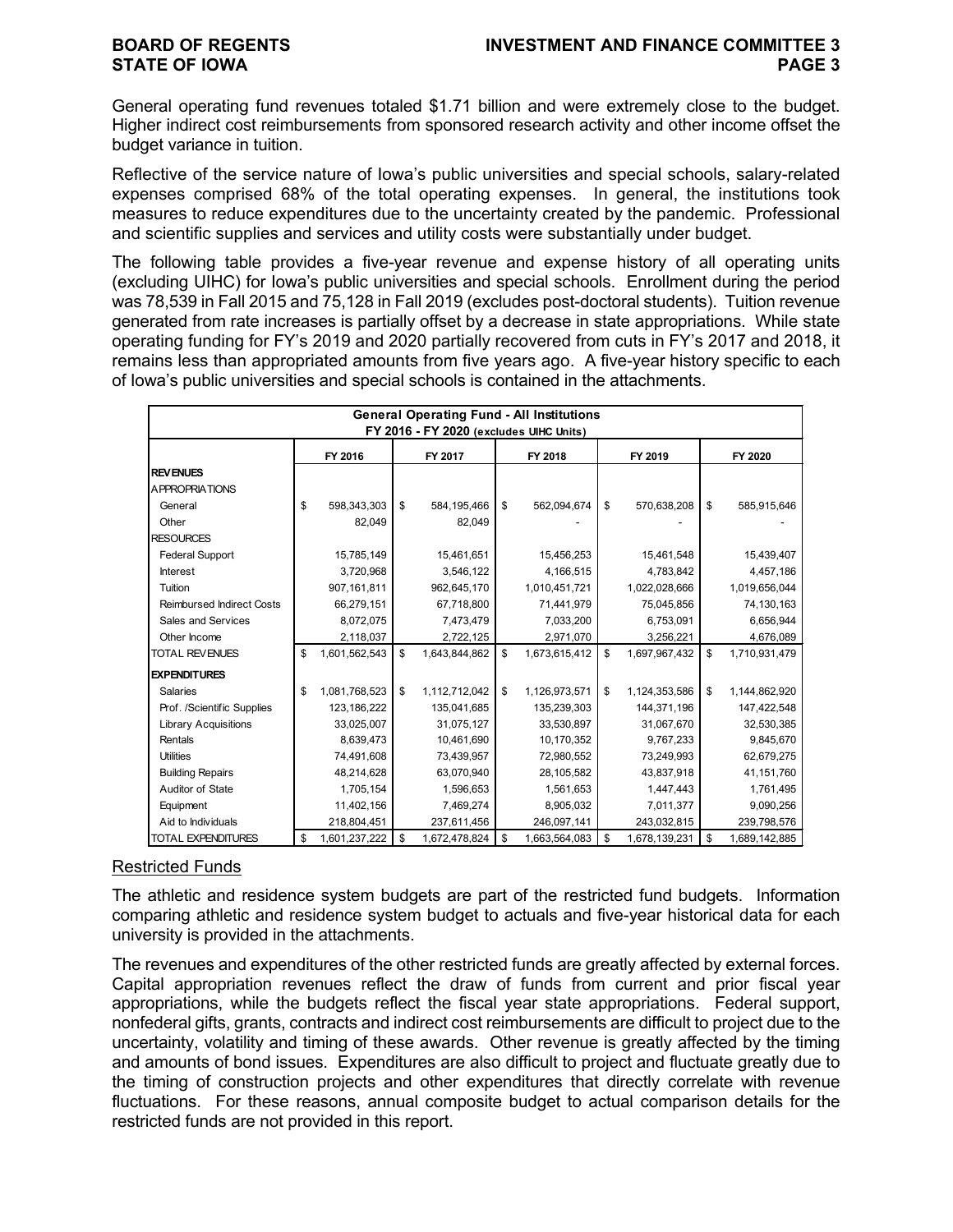### **BOARD OF REGENTS INVESTMENT AND FINANCE COMMITTEE 3 STATE OF IOWA ATTACHMENT A PAGE 4**

### **University of Iowa**

The budget-to-actual comparison below contains the general university and special purpose appropriated units except for the four hospital units, which are reported in a subsequent table.

| University of Iowa - General Fund |    |                               |    |               |    |               |             |  |  |
|-----------------------------------|----|-------------------------------|----|---------------|----|---------------|-------------|--|--|
|                                   |    | FY 2020 (excludes UIHC units) |    |               |    |               |             |  |  |
|                                   |    | <b>Board Approved</b>         |    |               |    | Variance      | Actual as % |  |  |
|                                   |    | <b>Budget</b>                 |    | <b>Actual</b> |    | Over/(Under)  | of Budget   |  |  |
| <b>REVENUES</b>                   |    |                               |    |               |    |               |             |  |  |
| <b>APPROPRIATIONS</b>             |    |                               |    |               |    |               |             |  |  |
| General                           | \$ | 233,404,118                   | \$ | 233,404,118   | \$ |               | 100.0%      |  |  |
| <b>RESOURCES</b>                  |    |                               |    |               |    |               |             |  |  |
| <b>Interest</b>                   |    | 1,456,200                     |    | 1,561,801     |    | 105,601       | 107.3%      |  |  |
| Tuition                           |    | 477.684.807                   |    | 476,682,720   |    | (1,002,087)   | 99.8%       |  |  |
| <b>Reimbursed Indirect Costs</b>  |    | 48,471,307                    |    | 51,889,972    |    | 3,418,665     | 107.1%      |  |  |
| Sales and Services                |    | 2,174,816                     |    | 1,970,870     |    | (203, 946)    | 90.6%       |  |  |
| Other Income                      |    | 25,208                        |    | 4,548         |    | (20, 660)     | 18.0%       |  |  |
| <b>TOTAL REVENUES</b>             | \$ | 763,216,456                   | \$ | 765,514,029   | \$ | 2,297,573     | 100.3%      |  |  |
|                                   |    |                               |    |               |    |               |             |  |  |
| <b>EXPENDITURES</b>               |    |                               |    |               |    |               |             |  |  |
| <b>Salaries</b>                   | \$ | 509,211,685                   | \$ | 517,893,882   | \$ | 8,682,197     | 101.7%      |  |  |
| Prof. /Scientific Supplies        |    | 64,389,893                    |    | 49,723,214    |    | (14,666,679)  | 77.2%       |  |  |
| <b>Library Acquisitions</b>       |    | 19,231,258                    |    | 18,638,016    |    | (593, 242)    | 96.9%       |  |  |
| Rentals                           |    | 7,074,500                     |    | 6,245,140     |    | (829, 360)    | 88.3%       |  |  |
| <b>Utilities</b>                  |    | 38,812,976                    |    | 34,687,161    |    | (4, 125, 815) | 89.4%       |  |  |
| <b>Building Repairs</b>           |    | 15,868,037                    |    | 29,807,438    |    | 13,939,401    | 187.8%      |  |  |
| Auditor of State                  |    | 765,000                       |    | 660,044       |    | (104, 956)    | 86.3%       |  |  |
| Equipment                         |    | 2,844,942                     |    | 3,883,693     |    | 1,038,751     | 136.5%      |  |  |
| Aid to Individuals                |    | 105,018,165                   |    | 103,800,085   |    | (1, 218, 080) | 98.8%       |  |  |
| <b>TOTAL EXPENDITURES</b>         | \$ | 763,216,456                   | \$ | 765,338,673   | \$ | 2,122,217     | 100.3%      |  |  |

Actual operating revenues and expenses of \$765 million were within 0.3% of the budget. Tuition revenues of \$476.7 million were slightly less than the budget with resident tuition making up 44% of the total and 56% coming from nonresidents. Indirect cost reimbursements from federal grants exceeded the budget from higher than projected research activity.

Salary and benefit costs comprised 68% of all general operating fund expenditures and were 1.7% over budget. Student financial aid expenditures of \$103.8 million represent 21.7% of tuition revenues and were 1.2% under budget. Building repairs exceeded the budget to address critical/time sensitive repairs and maintenance and were offset by favorable variances in professional and scientific supplies/services and utility costs.

The University continues to utilize its new budget model to identify, evaluate and discontinue activities where state resources are no longer sufficient to support these state-initiated functions and to ensure available resources align with the strategic plan.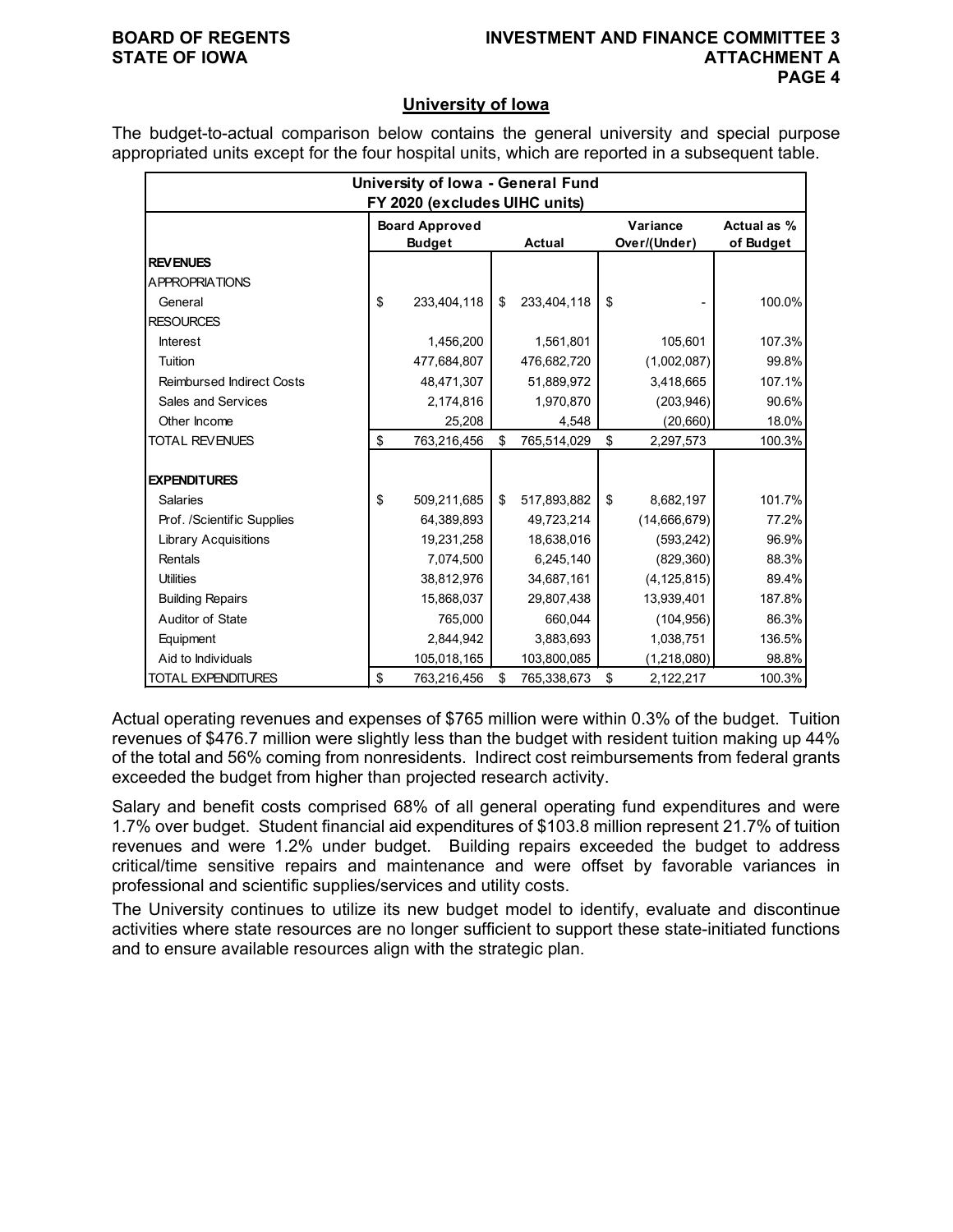### **BOARD OF REGENTS INVESTMENT AND FINANCE COMMITTEE 3 STATE OF IOWA ATTACHMENT A PAGE 5**

The following provides a consolidated five-year history of actual revenues and expenditures from the general university and special purpose units (not including the four hospital units). Enrollment during the period was 30,844 students in Fall 2015 and 31,240 in Fall 2019 (excludes post-doctoral students). Total revenue growth during the five-year period is primarily from the increase in resident tuition revenue from greater resident enrollment levels. While state operating funding reflect small increases in recent years, it remains significantly less than that of FY 2016.

|                                  |    | University of Iowa - General Operating Fund |    |             |    |             |    |             |    |             |
|----------------------------------|----|---------------------------------------------|----|-------------|----|-------------|----|-------------|----|-------------|
| FY 2016 - FY 2020                |    |                                             |    |             |    |             |    |             |    |             |
|                                  |    | FY 2016                                     |    | FY 2017     |    | FY 2018     |    | FY 2019     |    | FY 2020     |
| <b>University Approp. Units</b>  |    |                                             |    |             |    |             |    |             |    |             |
| <b>REV ENUES</b>                 |    |                                             |    |             |    |             |    |             |    |             |
| <b>General Appropriations</b>    | \$ | 245,269,635                                 | \$ | 237,332,135 | \$ | 225,323,540 | \$ | 228,473,540 | \$ | 233,404,118 |
| <b>RESOURCES</b>                 |    |                                             |    |             |    |             |    |             |    |             |
| <b>Interest</b>                  |    | 955,878                                     |    | 1,234,686   |    | 1,443,501   |    | 1,537,484   |    | 1,561,801   |
| Tuition                          |    | 433,643,847                                 |    | 453,783,127 |    | 479,100,353 |    | 476,170,538 |    | 476,682,720 |
| <b>Reimbursed Indirect Costs</b> |    | 44,320,891                                  |    | 45,073,674  |    | 47,651,044  |    | 49,185,835  |    | 51,889,972  |
| Sales and Services               |    | 2,659,307                                   |    | 2,780,843   |    | 2,216,107   |    | 2,045,403   |    | 1,970,870   |
| Other Income                     |    | 11,614                                      |    | 12,476      |    | 17,303      |    | 15,287      |    | 4,548       |
| <b>TOTAL REVENUES</b>            | \$ | 726,861,172                                 | \$ | 740,216,941 | \$ | 755,751,848 | \$ | 757,428,087 | \$ | 765,514,029 |
| <b>EXPENDITURES</b>              |    |                                             |    |             |    |             |    |             |    |             |
| <b>Salaries</b>                  | \$ | 482,170,350                                 | \$ | 495,227,157 | \$ | 506,024,009 | \$ | 502,823,619 | \$ | 517,893,882 |
| Prof. /Scientific Supplies       |    | 48,903,367                                  |    | 53,187,805  |    | 46,663,932  |    | 46,439,091  |    | 49,723,214  |
| <b>Library Acquisitions</b>      |    | 19,153,423                                  |    | 19,231,112  |    | 18,864,278  |    | 18,473,757  |    | 18,638,016  |
| Rentals                          |    | 5,450,991                                   |    | 7,799,298   |    | 7,396,670   |    | 6,699,267   |    | 6,245,140   |
| <b>Utilities</b>                 |    | 35, 195, 731                                |    | 36,363,242  |    | 35,033,442  |    | 35,993,809  |    | 34,687,161  |
| <b>Building Repairs</b>          |    | 29,229,445                                  |    | 11,166,180  |    | 25,788,676  |    | 34,663,673  |    | 29,807,438  |
| Auditor of State                 |    | 626,071                                     |    | 639,145     |    | 644,286     |    | 685,128     |    | 660,044     |
| Equipment                        |    | 1,125,984                                   |    | 3,397,277   |    | 2,671,963   |    | 2,418,226   |    | 3,883,693   |
| Aid to Individuals               |    | 105,005,810                                 |    | 113,205,725 |    | 112,664,592 |    | 103,398,566 |    | 103,800,085 |
| <b>TOTAL EXPENDITURES</b>        | \$ | 726,861,172                                 | \$ | 740,216,941 | \$ | 755,751,848 | \$ | 751,595,136 | \$ | 765,338,673 |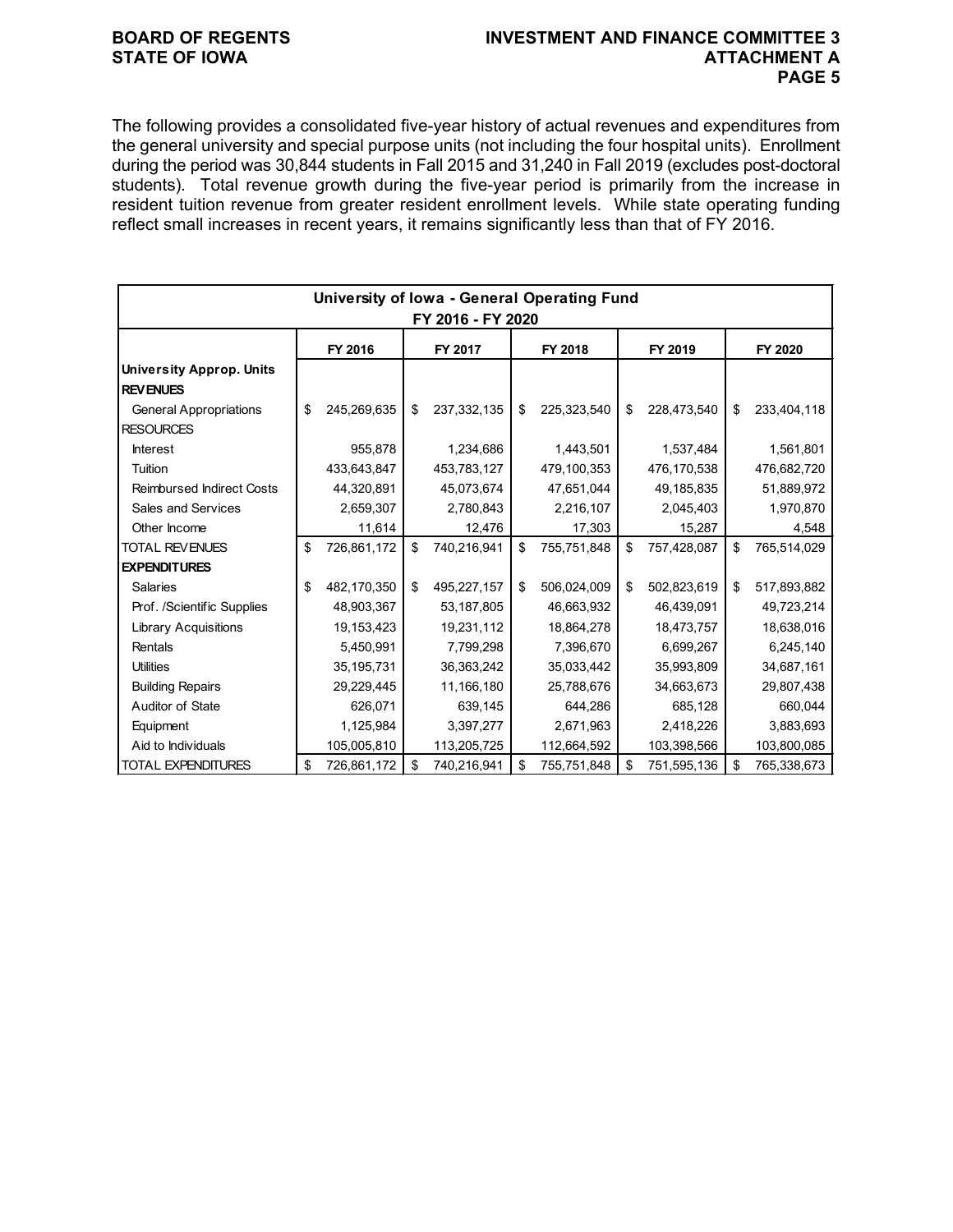### **BOARD OF REGENTS INVESTMENT AND FINANCE COMMITTEE 3 STATE OF IOWA ATTACHMENT A PAGE 6**

The table below contains the FY 2020 budget-to-actual consolidated comparison for UIHC, Psychiatric Hospital, Specialized Child Health Services, and the Center for Disabilities and Development. Actual revenues and expenditures for the Health Care Units slightly exceeded the budget.

| University of Iowa - Health Care Operating Units<br>FY 2020 |                                                  |               |    |                 |                          |                          |        |  |  |
|-------------------------------------------------------------|--------------------------------------------------|---------------|----|-----------------|--------------------------|--------------------------|--------|--|--|
|                                                             | <b>Board Approved</b><br><b>Budget</b><br>Actual |               |    |                 | Variance<br>Over/(Under) | Actual as %<br>of Budget |        |  |  |
| <b>REVENUES</b>                                             |                                                  |               |    |                 |                          |                          |        |  |  |
| Appropriations                                              | \$                                               | 643,641       | \$ | 643,641         | \$                       |                          | 100.0% |  |  |
| <b>Interest</b>                                             |                                                  | 12,607,383    |    | 9,370,097       |                          | (3,237,286)              | 74.3%  |  |  |
| <b>Reimbursed Indirect Costs</b>                            |                                                  | 5,000,000     |    | 5,176,790       |                          | 176,790                  | 103.5% |  |  |
| Sales and Services                                          |                                                  | 1,702,854,464 |    | 1,722,979,415   |                          | 20,124,951               | 101.2% |  |  |
| Other Income                                                |                                                  | 1,609,959     |    | 430,330         |                          | (1, 179, 629)            | 26.7%  |  |  |
| <b>TOTAL REVENUES</b>                                       | \$                                               | 1,722,715,447 |    | \$1,738,600,273 | \$                       | 15,884,826               | 100.9% |  |  |
| <b>EXPENDITURES</b>                                         |                                                  |               |    |                 |                          |                          |        |  |  |
| <b>Salaries</b>                                             | \$                                               | 962,142,443   | \$ | 930, 344, 194   | \$                       | (31,798,249)             | 96.7%  |  |  |
| Prof. /Scientific Supplies                                  |                                                  | 706,416,655   |    | 743,866,830     |                          | 37,450,175               | 105.3% |  |  |
| Rentals                                                     |                                                  | 15,579,042    |    | 16,766,313      |                          | 1,187,271                | 107.6% |  |  |
| <b>Utilities</b>                                            |                                                  | 36,666,155    |    | 35,841,447      |                          | (824, 708)               | 97.8%  |  |  |
| <b>Building Repairs</b>                                     |                                                  | 1,911,152     |    | 4,119,090       |                          | 2,207,938                | 215.5% |  |  |
| Aid to Individuals                                          |                                                  |               |    | 806,950         |                          | 806,950                  |        |  |  |
| TOTAL EXPENDITURES                                          | \$                                               | 1,722,715,447 |    | \$1,731,744,824 | \$                       | 9,029,377                | 100.5% |  |  |

### **Revenues**

- UIHC experienced an increase in both surgical and clinic visit volumes compared to the prior year and budget through February 2020. Patient days through February were slightly below budget but exceeded prior year February YTD levels by 3.0%. Starting in March 2020, COVID-19 had a significant impact on UIHC operations and volumes. Reflective of those impacts, UIHC ended FY 2020 under budget on surgeries and clinic visits by 8.0%. Patient days were under budget by 4.9% for the year. By June 2020, UIHC volumes had started to recover, and clinic visits and surgeries for the month surpassed budgeted and prior year volumes.
- Throughout FY 2020, UIHC continued to expand primary care in offsite locations, improve operating room utilization rates and focus on improving productivity while maintaining excellent quality and safety care for patients.

### Expenses

• UIHC continued efforts to monitor and manage labor costs to minimize the need for additional staffing costs while still providing safe and high-quality patient care services. All new position requests as well as requests to re-fill vacant positions were reviewed by a multi-level team dedicated to reviewing the clinical need, classification and financial viability of the position. Staffing mix was also reviewed to assure staff are functioning at the top of their licenses. As financial uncertainty increased towards the end of the fiscal year, recruitment of positions was slowed as the institution monitored return of volumes from the pandemic.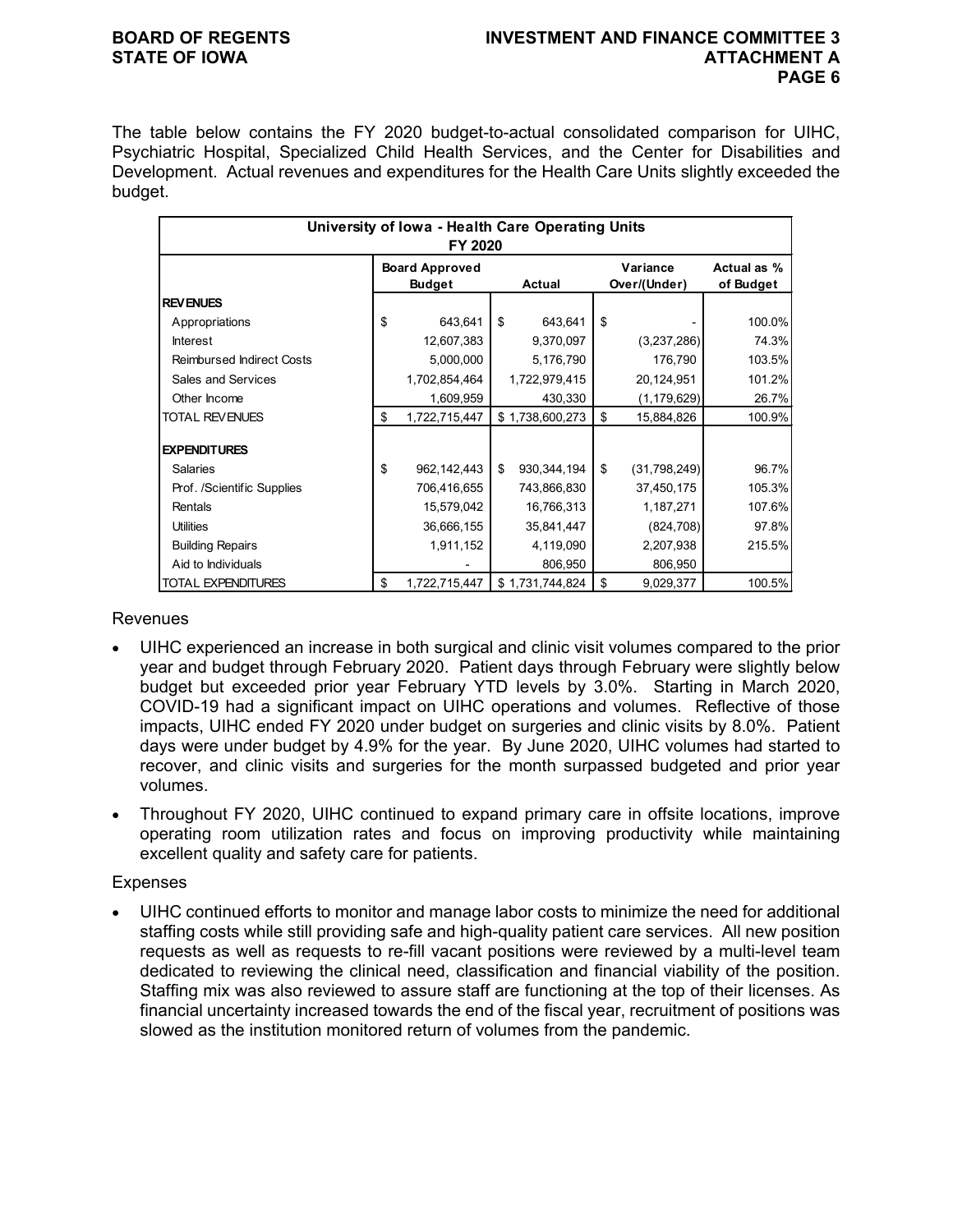Due to the high patient volumes experienced prior to COVID-19 and timing for recruitment of those staff, some additional staffing efforts were required beyond the usual salaried staff. Labor effort was supplemented by various sources such as hourly wages and overtime as well as outside agency staffing. The outside agency expense of over \$16.30M is reported under supplies and services.

- Expansion of the specialty pharmacy drug program continued into FY 2020. This program captures high cost, low volume specialty drugs. Due to its success, pharmacy continues to expand specialty pharmacy services to more service lines, allowing more patients access to the service. These drug costs along with patient care medical supplies such as implants for cardiac, orthopedic and neurosurgical procedures, surgical instruments, and other patient care supplies contributed to the variance. These expenses typically flex up with volumes and are expected to exceed budgets consistent with the favorable sales and service revenue variance. As noted above, the use of outside agency staff costs necessary due to the high patient census and nursing staff shortages also contributed to this variance.
- The need for non-capital building repairs varies annually and is impacted by the availability of resources and types of projects. A significant portion of the variance is related to building updates needed to improve safety during COVID-19 operations.

The following provides a consolidated five-year history of actual revenues and expenditures from the four hospital units.

| FY ZUID - FY ZUZU                |                 |                 |                 |                 |                 |  |  |  |  |
|----------------------------------|-----------------|-----------------|-----------------|-----------------|-----------------|--|--|--|--|
|                                  | FY 2016         | FY 2017         | FY 2018         | FY 2019         | FY 2020         |  |  |  |  |
| <b>REVENUES</b>                  |                 |                 |                 |                 |                 |  |  |  |  |
| Appropriations                   | \$659,456       | \$659,456       | \$643,641       | \$643,641       | \$643,641       |  |  |  |  |
| <b>RESOURCES</b>                 |                 |                 |                 |                 |                 |  |  |  |  |
| <b>Interest</b>                  | 7,412,398       | 16,187,002      | 15,105,141      | 11,120,283      | 9,370,097       |  |  |  |  |
| <b>Reimbursed Indirect Costs</b> | 4,466,336       | 6,132,828       | 6,469,229       | 6,679,534       | 5,176,790       |  |  |  |  |
| Sales and Services               | 1,272,771,981   | 1,369,371,067   | 1,498,785,524   | 1,654,127,355   | 1,722,979,415   |  |  |  |  |
| Other Income                     | 2,322,769       | 1,888,618       | 125,963         | 635,981         | 430,330         |  |  |  |  |
| <b>TOTAL REVENUES</b>            | \$1,287,632,940 | \$1,394,238,971 | \$1,521,129,498 | \$1,673,206,794 | \$1,738,600,273 |  |  |  |  |
| <b>EXPENDITURES</b>              |                 |                 |                 |                 |                 |  |  |  |  |
| <b>Salaries</b>                  | \$762,364,521   | \$831,279,258   | \$869,198,655   | \$875,829,155   | \$930,344,194   |  |  |  |  |
| Prof. /Scientific Supplies       | 480,925,350     | 512,582,727     | 596,237,563     | 734,764,518     | 743,866,830     |  |  |  |  |
| Rentals                          | 9,052,988       | 11,411,935      | 12,497,721      | 20,468,113      | 16,766,313      |  |  |  |  |
| <b>Utilities</b>                 | 30,324,010      | 33,347,460      | 35, 156, 761    | 35,575,245      | 35,841,447      |  |  |  |  |
| <b>Building Repairs</b>          | 2,450,254       | 3,354,755       | 2,745,743       | 2,388,616       | 4,119,090       |  |  |  |  |
| Equipment                        |                 |                 | 103,056         |                 |                 |  |  |  |  |
| Aid to Individuals               | 1,074,550       | 1,011,010       | 842,349         | 684,368         | 806,950         |  |  |  |  |
| <b>TOTAL EXPENDITURES</b>        | \$1,286,191,673 | \$1,392,987,145 | \$1,516,781,848 | \$1,669,710,015 | \$1,731,744,824 |  |  |  |  |

### **University of Iowa - Health Care Operating Units FY 2016 - FY 2020**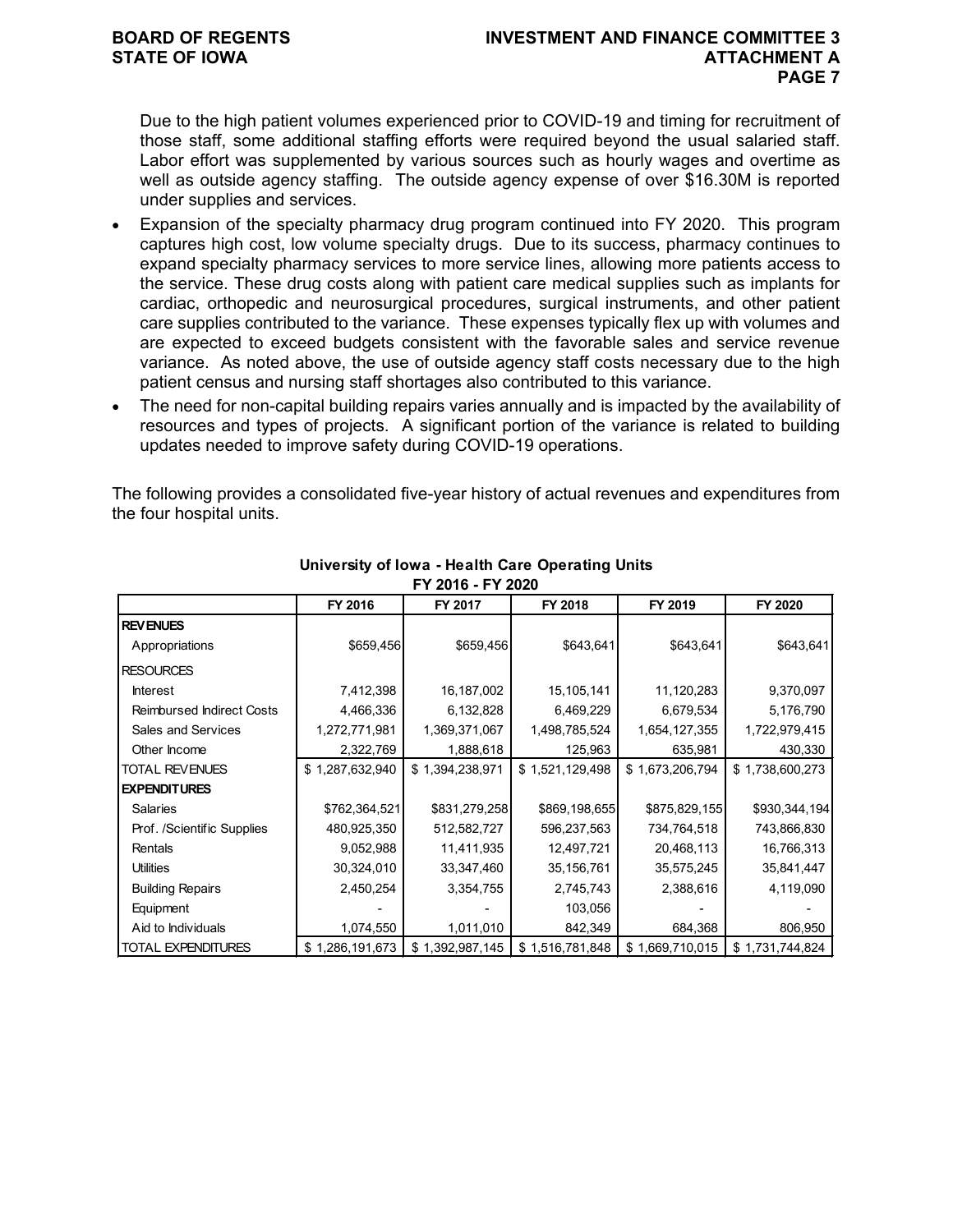### **UNIVERSITY OF IOWA ATHLETICS**

| <b>INCOME:</b><br><b>Men's Sports</b><br>Football<br>21,599,677<br>22,334,472<br>(734, 795)<br><b>Basketball</b><br>3,667,288<br>3,283,937<br>(383, 351)<br>Wrestling<br>600,000<br>928,014<br>328,014<br>All Other<br>66,600<br>1,451<br>(65, 149)<br>\$<br><b>Total Men's Sports</b><br>26,668,360<br>\$25,813,079<br>\$<br>(855, 281)<br><b>Women's Sports</b><br>Basketball<br>366,818<br>41,818<br>325,000<br>Volleyball<br>61,200<br>65,961<br>4,761<br>All Other<br>37,500<br>23,414<br>(14,086)<br>\$<br>\$<br><b>Total Women's Sports</b><br>423,700<br>456,193<br>\$<br>32,493<br>Other Income<br>Facility Debt Service/Student Fees<br>650,000<br>650,000<br>Learfield Multi Media Contract Income<br>7,566,285<br>7,733,280<br>(166, 995)<br>Athletic Conference<br>52,356,187<br>53,835,400<br>(1,479,213)<br>698,758<br><b>Interest</b><br>600,000<br>98,758<br><b>Foundation Support</b><br>15,493,418<br>(1,664,521)<br>17, 157, 939<br>Foundation Premium Seat Revenue<br>11,216,302<br>102,602<br>11,113,700<br>Novelties--Bookstore<br>(646, 987)<br>3,560,000<br>2,913,013<br>General Income<br>(168, 788)<br>3,120,000<br>2,951,212 |
|----------------------------------------------------------------------------------------------------------------------------------------------------------------------------------------------------------------------------------------------------------------------------------------------------------------------------------------------------------------------------------------------------------------------------------------------------------------------------------------------------------------------------------------------------------------------------------------------------------------------------------------------------------------------------------------------------------------------------------------------------------------------------------------------------------------------------------------------------------------------------------------------------------------------------------------------------------------------------------------------------------------------------------------------------------------------------------------------------------------------------------------------------------|
|                                                                                                                                                                                                                                                                                                                                                                                                                                                                                                                                                                                                                                                                                                                                                                                                                                                                                                                                                                                                                                                                                                                                                          |
|                                                                                                                                                                                                                                                                                                                                                                                                                                                                                                                                                                                                                                                                                                                                                                                                                                                                                                                                                                                                                                                                                                                                                          |
|                                                                                                                                                                                                                                                                                                                                                                                                                                                                                                                                                                                                                                                                                                                                                                                                                                                                                                                                                                                                                                                                                                                                                          |
|                                                                                                                                                                                                                                                                                                                                                                                                                                                                                                                                                                                                                                                                                                                                                                                                                                                                                                                                                                                                                                                                                                                                                          |
|                                                                                                                                                                                                                                                                                                                                                                                                                                                                                                                                                                                                                                                                                                                                                                                                                                                                                                                                                                                                                                                                                                                                                          |
|                                                                                                                                                                                                                                                                                                                                                                                                                                                                                                                                                                                                                                                                                                                                                                                                                                                                                                                                                                                                                                                                                                                                                          |
|                                                                                                                                                                                                                                                                                                                                                                                                                                                                                                                                                                                                                                                                                                                                                                                                                                                                                                                                                                                                                                                                                                                                                          |
|                                                                                                                                                                                                                                                                                                                                                                                                                                                                                                                                                                                                                                                                                                                                                                                                                                                                                                                                                                                                                                                                                                                                                          |
|                                                                                                                                                                                                                                                                                                                                                                                                                                                                                                                                                                                                                                                                                                                                                                                                                                                                                                                                                                                                                                                                                                                                                          |
|                                                                                                                                                                                                                                                                                                                                                                                                                                                                                                                                                                                                                                                                                                                                                                                                                                                                                                                                                                                                                                                                                                                                                          |
|                                                                                                                                                                                                                                                                                                                                                                                                                                                                                                                                                                                                                                                                                                                                                                                                                                                                                                                                                                                                                                                                                                                                                          |
|                                                                                                                                                                                                                                                                                                                                                                                                                                                                                                                                                                                                                                                                                                                                                                                                                                                                                                                                                                                                                                                                                                                                                          |
|                                                                                                                                                                                                                                                                                                                                                                                                                                                                                                                                                                                                                                                                                                                                                                                                                                                                                                                                                                                                                                                                                                                                                          |
|                                                                                                                                                                                                                                                                                                                                                                                                                                                                                                                                                                                                                                                                                                                                                                                                                                                                                                                                                                                                                                                                                                                                                          |
|                                                                                                                                                                                                                                                                                                                                                                                                                                                                                                                                                                                                                                                                                                                                                                                                                                                                                                                                                                                                                                                                                                                                                          |
|                                                                                                                                                                                                                                                                                                                                                                                                                                                                                                                                                                                                                                                                                                                                                                                                                                                                                                                                                                                                                                                                                                                                                          |
|                                                                                                                                                                                                                                                                                                                                                                                                                                                                                                                                                                                                                                                                                                                                                                                                                                                                                                                                                                                                                                                                                                                                                          |
|                                                                                                                                                                                                                                                                                                                                                                                                                                                                                                                                                                                                                                                                                                                                                                                                                                                                                                                                                                                                                                                                                                                                                          |
|                                                                                                                                                                                                                                                                                                                                                                                                                                                                                                                                                                                                                                                                                                                                                                                                                                                                                                                                                                                                                                                                                                                                                          |
|                                                                                                                                                                                                                                                                                                                                                                                                                                                                                                                                                                                                                                                                                                                                                                                                                                                                                                                                                                                                                                                                                                                                                          |
|                                                                                                                                                                                                                                                                                                                                                                                                                                                                                                                                                                                                                                                                                                                                                                                                                                                                                                                                                                                                                                                                                                                                                          |
| <b>Total Other Income</b><br>\$<br>\$93,845,175<br>97,770,319<br>(3,925,144)<br>\$                                                                                                                                                                                                                                                                                                                                                                                                                                                                                                                                                                                                                                                                                                                                                                                                                                                                                                                                                                                                                                                                       |
|                                                                                                                                                                                                                                                                                                                                                                                                                                                                                                                                                                                                                                                                                                                                                                                                                                                                                                                                                                                                                                                                                                                                                          |
| <b>TOTAL INCOME</b><br>\$<br>124,862,379<br>\$120,114,447<br>(4,747,932)<br>\$                                                                                                                                                                                                                                                                                                                                                                                                                                                                                                                                                                                                                                                                                                                                                                                                                                                                                                                                                                                                                                                                           |
| <b>EXPENSES:</b>                                                                                                                                                                                                                                                                                                                                                                                                                                                                                                                                                                                                                                                                                                                                                                                                                                                                                                                                                                                                                                                                                                                                         |
| <b>Men's Sports</b>                                                                                                                                                                                                                                                                                                                                                                                                                                                                                                                                                                                                                                                                                                                                                                                                                                                                                                                                                                                                                                                                                                                                      |
| Football<br>29,683,284<br>30,397,569<br>714,285                                                                                                                                                                                                                                                                                                                                                                                                                                                                                                                                                                                                                                                                                                                                                                                                                                                                                                                                                                                                                                                                                                          |
| Basketball<br>7,859,284<br>(191, 716)<br>7,667,568                                                                                                                                                                                                                                                                                                                                                                                                                                                                                                                                                                                                                                                                                                                                                                                                                                                                                                                                                                                                                                                                                                       |
| (90, 384)<br>Wrestling<br>1,990,264<br>1,899,880                                                                                                                                                                                                                                                                                                                                                                                                                                                                                                                                                                                                                                                                                                                                                                                                                                                                                                                                                                                                                                                                                                         |
| <b>Other Sports</b><br>6,823,880<br>6,529,302<br>(294,578)                                                                                                                                                                                                                                                                                                                                                                                                                                                                                                                                                                                                                                                                                                                                                                                                                                                                                                                                                                                                                                                                                               |
| <b>Total Men's Sports</b><br>\$<br>46,356,712<br>\$46,494,319<br>\$<br>137,607                                                                                                                                                                                                                                                                                                                                                                                                                                                                                                                                                                                                                                                                                                                                                                                                                                                                                                                                                                                                                                                                           |
| <b>Women's Sports</b>                                                                                                                                                                                                                                                                                                                                                                                                                                                                                                                                                                                                                                                                                                                                                                                                                                                                                                                                                                                                                                                                                                                                    |
| 4,810,160<br>Basketball<br>5,287,889<br>(477, 729)                                                                                                                                                                                                                                                                                                                                                                                                                                                                                                                                                                                                                                                                                                                                                                                                                                                                                                                                                                                                                                                                                                       |
| Volleyball<br>1,948,423<br>1,941,725<br>(6,698)                                                                                                                                                                                                                                                                                                                                                                                                                                                                                                                                                                                                                                                                                                                                                                                                                                                                                                                                                                                                                                                                                                          |
| <b>Other Sports</b><br>12,679,075<br>11,889,768<br>(789, 307)                                                                                                                                                                                                                                                                                                                                                                                                                                                                                                                                                                                                                                                                                                                                                                                                                                                                                                                                                                                                                                                                                            |
| <b>Total Women's Sports</b><br>19,915,387<br>\$18,641,653<br>(1, 273, 734)<br>\$<br>\$                                                                                                                                                                                                                                                                                                                                                                                                                                                                                                                                                                                                                                                                                                                                                                                                                                                                                                                                                                                                                                                                   |
| <b>Other Expenses</b>                                                                                                                                                                                                                                                                                                                                                                                                                                                                                                                                                                                                                                                                                                                                                                                                                                                                                                                                                                                                                                                                                                                                    |
| <b>Training Services</b><br>2,816,328<br>2,785,654<br>(30, 674)                                                                                                                                                                                                                                                                                                                                                                                                                                                                                                                                                                                                                                                                                                                                                                                                                                                                                                                                                                                                                                                                                          |
| Sports Information<br>820,982<br>698,327<br>(122, 655)                                                                                                                                                                                                                                                                                                                                                                                                                                                                                                                                                                                                                                                                                                                                                                                                                                                                                                                                                                                                                                                                                                   |
| Admin. & General Expenses<br>18,575,514<br>17,348,623<br>(1,226,891)                                                                                                                                                                                                                                                                                                                                                                                                                                                                                                                                                                                                                                                                                                                                                                                                                                                                                                                                                                                                                                                                                     |
| <b>Facility Debt Service</b><br>21,837,123<br>21,837,123                                                                                                                                                                                                                                                                                                                                                                                                                                                                                                                                                                                                                                                                                                                                                                                                                                                                                                                                                                                                                                                                                                 |
| Transfer for New Facility Costs & Reserves<br>1,500,000<br>(1,500,000)                                                                                                                                                                                                                                                                                                                                                                                                                                                                                                                                                                                                                                                                                                                                                                                                                                                                                                                                                                                                                                                                                   |
| Academic & Counseling<br>2,057,850<br>1,943,603<br>(114, 247)                                                                                                                                                                                                                                                                                                                                                                                                                                                                                                                                                                                                                                                                                                                                                                                                                                                                                                                                                                                                                                                                                            |
| <b>Buildings &amp; Grounds</b><br>10,982,483<br>10,365,145<br>(617, 338)                                                                                                                                                                                                                                                                                                                                                                                                                                                                                                                                                                                                                                                                                                                                                                                                                                                                                                                                                                                                                                                                                 |
| \$<br>58,590,280<br>\$54,978,475<br><b>Total Other Expenses</b><br>(3,611,805)<br>\$                                                                                                                                                                                                                                                                                                                                                                                                                                                                                                                                                                                                                                                                                                                                                                                                                                                                                                                                                                                                                                                                     |
| <b>TOTAL OPERATING EXPENSE</b><br>\$<br>124,862,379<br>\$120,114,447<br>(4,747,932)<br>\$                                                                                                                                                                                                                                                                                                                                                                                                                                                                                                                                                                                                                                                                                                                                                                                                                                                                                                                                                                                                                                                                |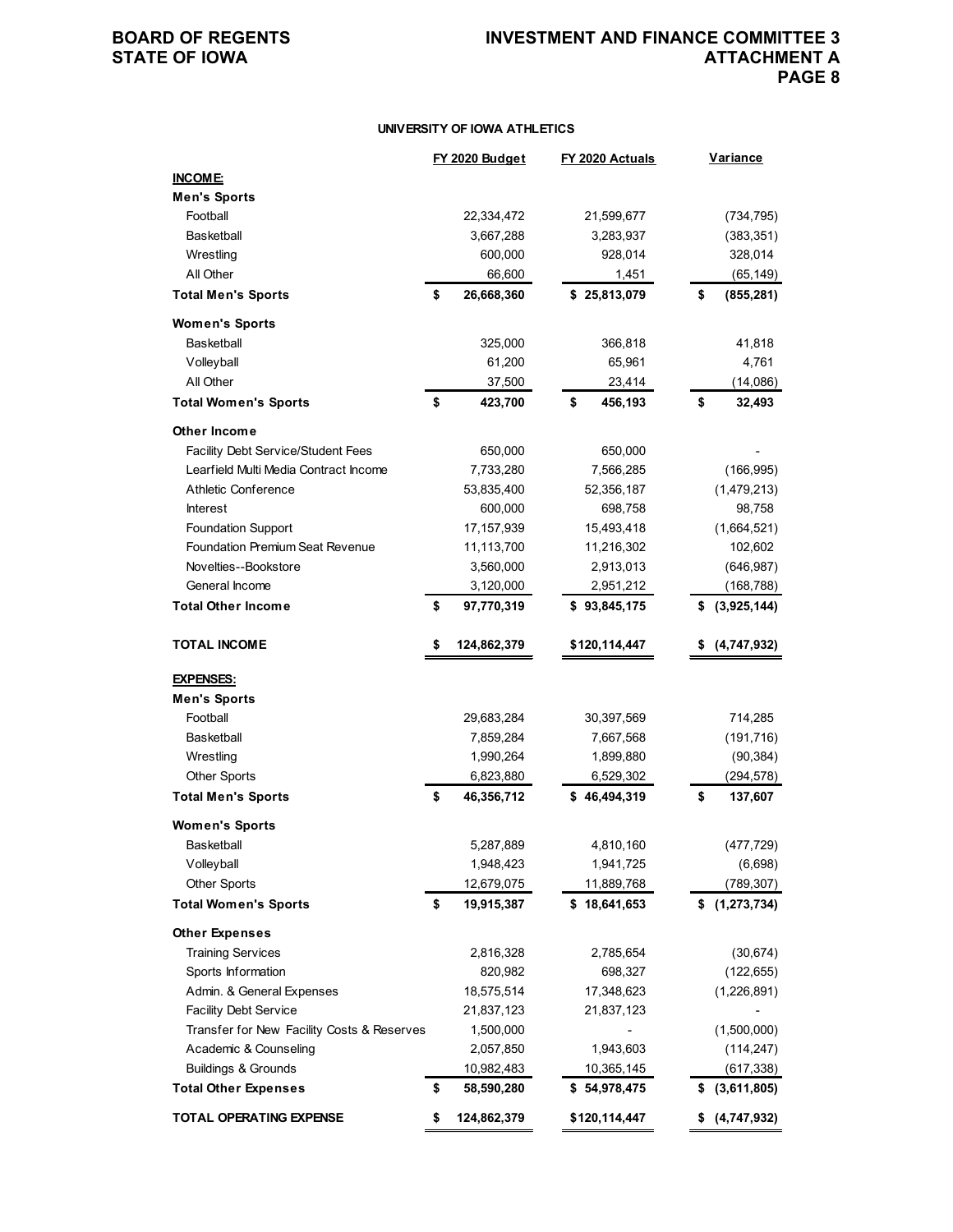The following describes the primary budget-to-actual revenue and expense variances for SUI Athletics as shown on the previous page.

Sports income was slightly under budget primarily from the cancellation of spring sports due to the COVID-19 pandemic. The pandemic also resulted in reduced conference/NCAA distributions primarily from the cancellation of the basketball tournaments. Foundation support decreased due to effects of the pandemic on annual donations.

Similarly, expenses for sports impacted by the pandemic were less than budget due to reduced activities and travel. Budgeted transfers to reserves for facilities and to the university were eliminated from the pandemic's negative impact on the budget during the fiscal year.

The following provides a 5-year history of actual revenues and expenditures for SUI Athletics. Athletics is fully self-supporting and receives no general university support.

| <b>University of Iowa Athletics</b><br>FY 2016-FY 2020 |                                          |            |    |               |    |               |    |             |    |             |
|--------------------------------------------------------|------------------------------------------|------------|----|---------------|----|---------------|----|-------------|----|-------------|
|                                                        | FY 2016<br>FY 2017<br>FY 2018<br>FY 2019 |            |    |               |    |               |    |             |    | FY 2020     |
| Revenues                                               |                                          |            |    |               |    |               |    |             |    |             |
| Sports Income                                          | \$                                       | 24,819,131 | \$ | 28,829,661    | \$ | 25,822,253    | \$ | 27,842,394  | \$ | 26,269,272  |
| Alumni / Foundation /                                  |                                          |            |    |               |    |               |    |             |    |             |
| Corp Support / Sponsorship                             |                                          | 22,472,224 |    | 25,211,698    |    | 22,239,330    |    | 23,498,401  |    | 26,709,720  |
| Athletic Conference /                                  |                                          |            |    |               |    |               |    |             |    |             |
| <b>NCAA Support</b>                                    |                                          | 33,815,691 |    | 36,177,833    |    | 52,599,416    |    | 54,827,039  |    | 52,356,187  |
| <b>Student Fees</b>                                    |                                          | 650,000    |    | 650,000       |    | 650,000       |    | 650,000     |    | 650,000     |
| Other Income                                           |                                          | 14,595,554 |    | 24,218,763    |    | 14,930,109    |    | 15,492,223  |    | 14,129,268  |
| Total Income                                           | \$                                       | 96,352,600 |    | \$115,087,955 |    | \$116,241,108 | \$ | 122,310,057 | \$ | 120,114,447 |
| Expenses                                               |                                          |            |    |               |    |               |    |             |    |             |
| Men's Sports                                           | \$                                       | 36,997,789 |    | \$40,249,758  | \$ | 42,439,264    | \$ | 43,975,401  | \$ | 46,494,319  |
| Women's Sports                                         |                                          | 15,886,354 |    | 17,385,854    |    | 18,546,836    |    | 19,273,680  |    | 18,641,653  |
| Other Expenses                                         |                                          | 43,468,458 |    | 57,452,343    |    | 55,255,008    |    | 59,060,976  |    | 54,978,475  |
| <b>Total Expenses</b>                                  | \$                                       | 96,352,600 |    | \$115,087,955 |    | \$116,241,108 | \$ | 122,310,057 | \$ | 120,114,447 |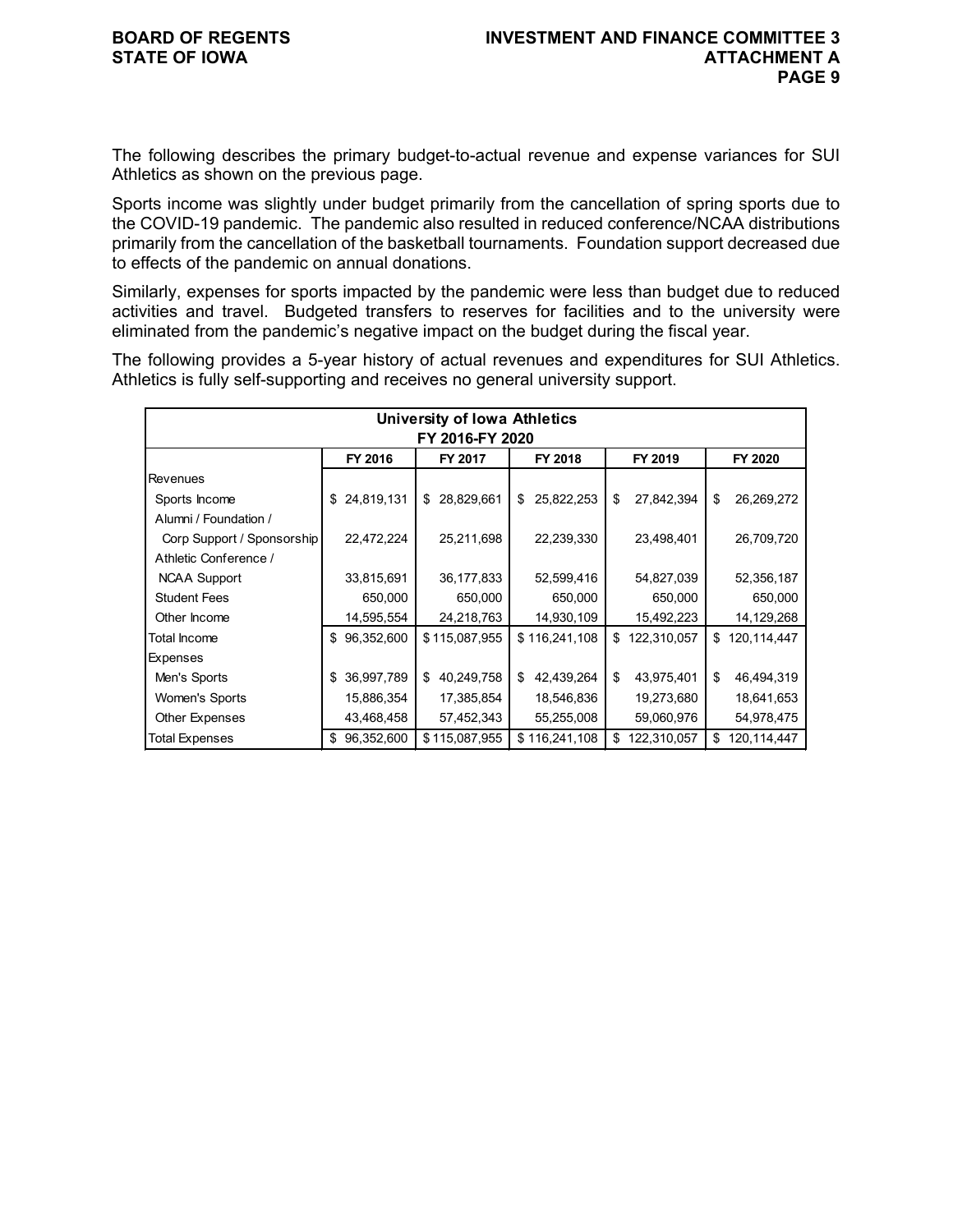### **BOARD OF REGENTS INVESTMENT AND FINANCE COMMITTEE 3 STATE OF IOWA ATTACHMENT A PAGE 10**

| University of Iowa Residence System - FY 2020 |               |               |                          |         |  |  |  |  |  |  |
|-----------------------------------------------|---------------|---------------|--------------------------|---------|--|--|--|--|--|--|
|                                               | <b>Budget</b> | <b>Actual</b> | Variance<br>Over/(Under) | Percent |  |  |  |  |  |  |
| Revenues                                      | \$80,015,380  | \$77,475,069  | (\$2,540,311)            | 96.8%   |  |  |  |  |  |  |
| Expenditures                                  | 56,449,164    | 52.241.552    | (\$4,207,612)            | 92.5%   |  |  |  |  |  |  |
| Debt Service                                  | 11,993,219    | 11,993,219    | \$0                      | 100.0%  |  |  |  |  |  |  |
| <b>Mandatory Transfers</b>                    | 600.000       | 600.000       | \$0                      | 100.0%  |  |  |  |  |  |  |
| Net Revenues                                  | 10.972.997    | 12.640.298    | \$1,667,301              | 115.2%  |  |  |  |  |  |  |
| Net Revenues as % of Gross Revenue            | 13.7%         | 16.3%         |                          |         |  |  |  |  |  |  |

The SUI Residence System's total operating revenues and expenses were both under budget due to the pandemic. While contract revenues exceeded the budget from higher occupancy, other revenues reduced significantly after the closing the majority of campus operations in March from the COVID-19 outbreak. This includes reduced revenues for retail dining, catering, laundry, etc.

The pandemic's closing of most operations resulted in the costs of personnel, food and other goods, and utilities being significantly under budget. In addition, the system had numerous vacancies and turnover throughout the year.

| University of Iowa - Residence System<br>FY 2016 - FY 2020 |                  |              |                 |                 |              |  |  |  |  |
|------------------------------------------------------------|------------------|--------------|-----------------|-----------------|--------------|--|--|--|--|
|                                                            | FY 2016          | FY 2017      | FY 2018         | FY 2019         | FY 2020      |  |  |  |  |
| Revenues                                                   | \$78,504,307     | \$82,130,097 | \$ 80,081,448   | \$77,582,883    | \$77,475,069 |  |  |  |  |
| <b>Expenditures for Operations</b>                         | 54,465,153       | 57,979,545   | 61,711,189      | 55,995,506      | 52,241,552   |  |  |  |  |
| Debt Service and Mandatory Transfers                       | 10,099,969       | 10,784,527   | 12,255,046      | 12,394,519      | 12,593,219   |  |  |  |  |
| Net Revenues after Debt Service and<br>Mandatory Transfers | \$<br>13,939,185 | \$13.366.025 | 6,115,213<br>\$ | 9,192,858<br>\$ | \$12,640,298 |  |  |  |  |
| Net Revenues as % of Gross Revenue                         | 17.8%            | 16.3%        | 7.6%            | 11.8%           | 16.3%        |  |  |  |  |

For comparative purposes, the residence system provided Fall 2020 enrollment and occupancy information which impact the current year budget as part of their annual report. The decline in lower division enrollment, which comprise most of the population in the residence halls, and the pandemic's impact resulted in lower occupancy for the current year.

| University of Iowa Residence System |                  |           |          |          |  |  |  |  |  |  |
|-------------------------------------|------------------|-----------|----------|----------|--|--|--|--|--|--|
|                                     | <b>Fall 2019</b> | Fall 2020 | Change   | % Change |  |  |  |  |  |  |
| <b>Total University Enrollment</b>  | 31,240           | 30.448    | $-792$   | $-2.5%$  |  |  |  |  |  |  |
| Low er Division                     | 10.443           | 9.867     | -576     | $-5.5%$  |  |  |  |  |  |  |
| Low er Div as % of Total            | 33.4%            | 32.4%     |          |          |  |  |  |  |  |  |
| <b>Total Occupancy</b>              | 6.333            | 5.218     | $-1.115$ | $-17.6%$ |  |  |  |  |  |  |
| Occupancy as a                      |                  |           |          |          |  |  |  |  |  |  |
| % of Enrollment                     | 20.3%            | 17.1%     |          |          |  |  |  |  |  |  |

The principal outstanding on dormitory revenue bonds for SUI as of June 30, 2020, was \$146.4 million (excludes July 1 principal payment). The Voluntary Reserve Fund balance totaled \$9.4 million at fiscal year-end.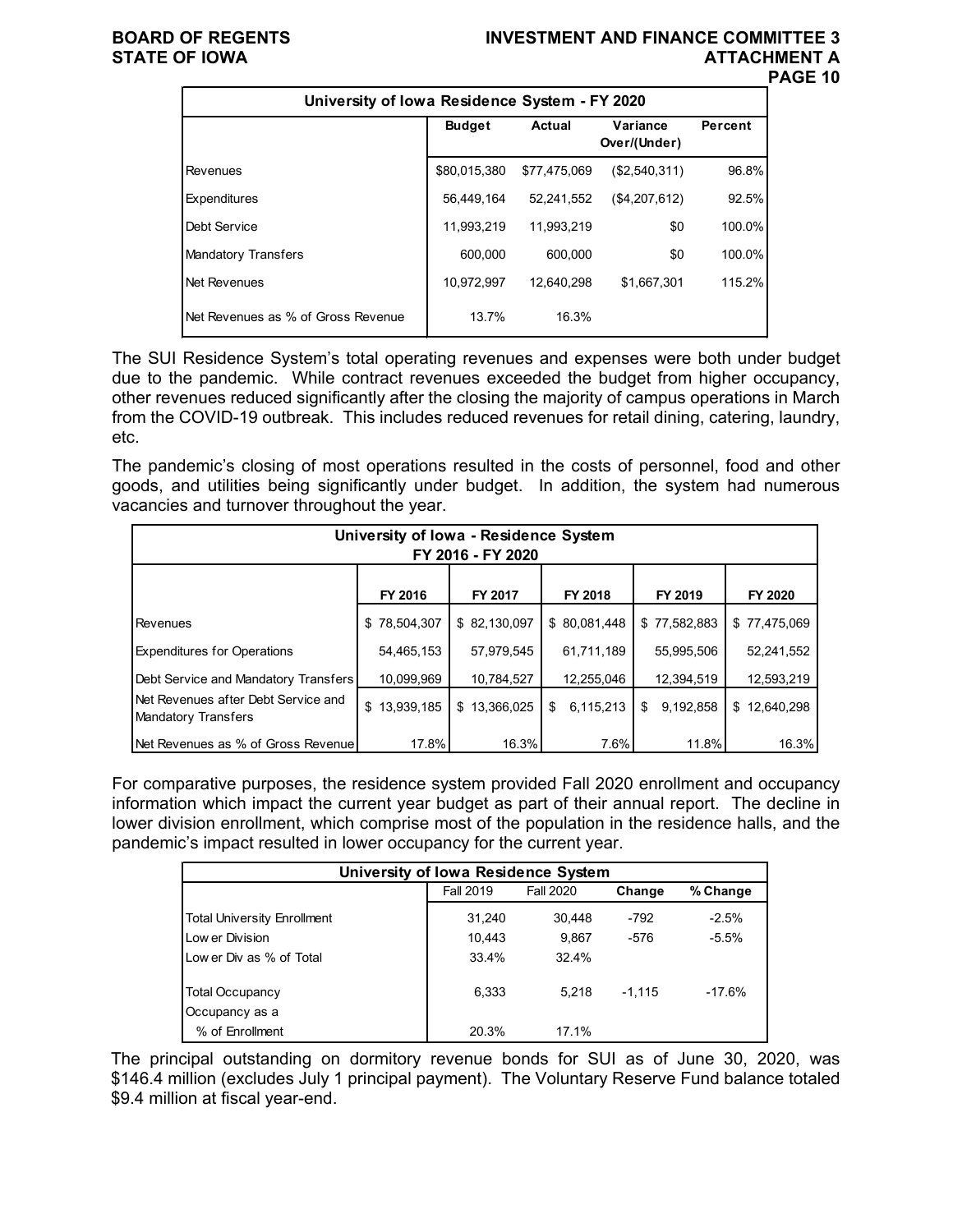## **Iowa State University**

The budget-to-actual comparison below contains consolidated revenue and expenditure data for the general university and all special purpose appropriated units.

| Iowa State University - General Operating Fund<br>FY 2020 |    |                                        |    |               |    |                          |                                 |  |
|-----------------------------------------------------------|----|----------------------------------------|----|---------------|----|--------------------------|---------------------------------|--|
|                                                           |    | <b>Board Approved</b><br><b>Budget</b> |    | <b>Actual</b> |    | Variance<br>Over/(Under) | Actual as % of<br><b>Budget</b> |  |
| <b>REVENUES</b>                                           |    |                                        |    |               |    |                          |                                 |  |
| <b>APPROPRIATIONS</b>                                     |    |                                        |    |               |    |                          |                                 |  |
| General                                                   | \$ | 230,599,870                            | \$ | 230,599,870   | \$ |                          | 100.0%                          |  |
| <b>RESOURCES</b>                                          |    |                                        |    |               |    |                          |                                 |  |
| <b>Federal Support</b>                                    |    | 15,405,000                             |    | 15,405,000    |    |                          | 100.0%                          |  |
| <b>Interest</b>                                           |    | 1,889,150                              |    | 2,004,034     |    | 114,884                  | 106.1%                          |  |
| Tuition                                                   |    | 471,327,000                            |    | 469,466,265   |    | (1,860,735)              | 99.6%                           |  |
| <b>Reimbursed Indirect Costs</b>                          |    | 21,497,998                             |    | 21,053,050    |    | (444, 948)               | 97.9%                           |  |
| Other Income                                              |    | 1,286,700                              |    | 3,439,472     |    | 2,152,772                | 267.3%                          |  |
| <b>TOTAL REVENUES</b>                                     | \$ | 742,005,718                            | \$ | 741,967,691   | \$ | (38,027)                 | 100.0%                          |  |
|                                                           |    |                                        |    |               |    |                          |                                 |  |
| <b>EXPENDITURES</b>                                       |    |                                        |    |               |    |                          |                                 |  |
| <b>Salaries</b>                                           | \$ | 476,790,625                            | \$ | 477,225,487   | \$ | 434,862                  | 100.1%                          |  |
| Prof. /Scientific Supplies                                |    | 73,020,093                             |    | 74,890,248    |    | 1,870,155                | 102.6%                          |  |
| <b>Library Acquisitions</b>                               |    | 12,100,000                             |    | 11,749,477    |    | (350, 523)               | 97.1%                           |  |
| Rentals                                                   |    | 2,395,000                              |    | 2,619,958     |    | 224,958                  | 109.4%                          |  |
| <b>Utilities</b>                                          |    | 33,510,000                             |    | 23,481,410    |    | (10,028,590)             | 70.1%                           |  |
| <b>Building Repairs</b>                                   |    | 15,050,000                             |    | 7,277,345     |    | (7, 772, 655)            | 48.4%                           |  |
| Auditor of State                                          |    | 750,000                                |    | 744,517       |    | (5,483)                  | 99.3%                           |  |
| Equipment                                                 |    | 7,410,000                              |    | 4,186,438     |    | (3,223,562)              | 56.5%                           |  |
| Aid to Individuals                                        |    | 120,980,000                            |    | 121,431,910   |    | 451,910                  | 100.4%                          |  |
| TOTAL EXPENDITURES                                        | \$ | 742,005,718                            | \$ | 723,606,790   | \$ | (18, 398, 928)           | 97.5%                           |  |

FY 2020 was the first year of operations for Iowa State's new financial and human resources platforms utilizing Workday. The new system allows units to more precisely identify and track resources and expenses and will be a powerful planning tool moving forward. The actual financial results included in this report were generated from this new system, while the FY 2020 budget was created using the old legacy system.

Total operating revenues were equal to the budget. Slight reductions in tuition revenue and indirect cost reimbursements were offset by an increase in other income. Resident tuition revenue comprised 31% of tuition revenue while 69% came from nonresident students.

The unpredictability of the pandemic resulted in conservative spending for normal activities and a halt to many capital improvement projects while additional expenditures for personal protective equipment, emergency response, cleaning costs, and testing occurred. With students being sent home in March and staff working remotely, utility costs were less than the budget. Student financial aid expenditures of \$121.4 million represent 25.8% of tuition revenues and were very close to budget.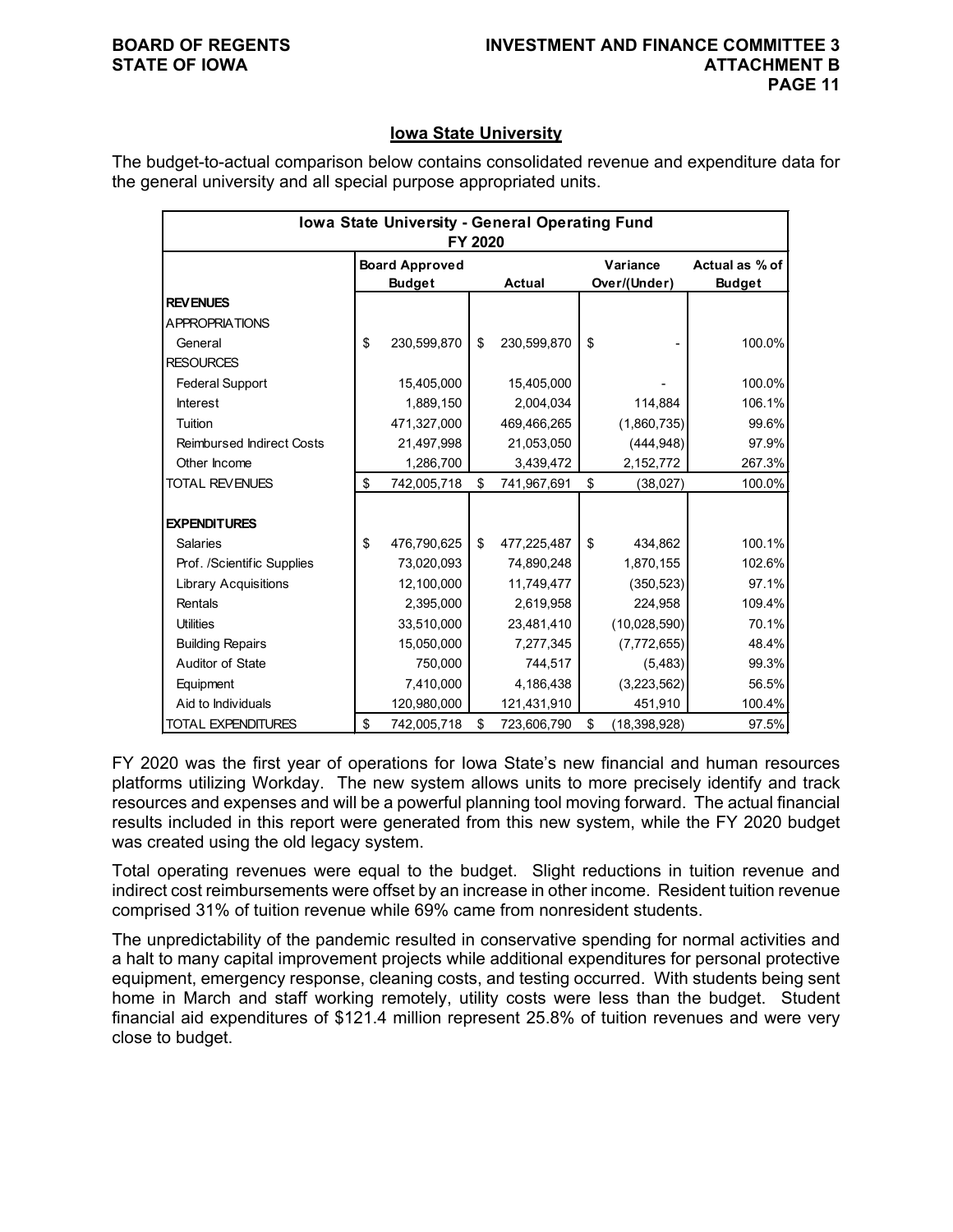## **BOARD OF REGENTS INVESTMENT AND FINANCE COMMITTEE 3 PAGE 12**

The following provides a consolidated five-year history of actual revenues and expenditures from the general university and all special purpose operating units. Enrollment during the period was 35,714 in Fall 2015 and 33,391 in Fall 2019 (excludes post-doctoral students). The increase in total revenues is primarily due to increased tuition revenue from nonresidents during the five-year period. While state operating funding reflect small increases in recent years, it remains significantly less than that of FY 2016.

| Iowa State University - General Operating Fund<br>FY 2016 - FY 2020 |    |             |    |             |    |             |    |             |                   |
|---------------------------------------------------------------------|----|-------------|----|-------------|----|-------------|----|-------------|-------------------|
|                                                                     |    | FY 2016     |    | FY 2017     |    | FY 2018     |    | FY 2019     | FY 2020           |
| <b>REVENUES</b>                                                     |    |             |    |             |    |             |    |             |                   |
| <b>APPROPRIATIONS</b>                                               |    |             |    |             |    |             |    |             |                   |
| <b>General Appropriations</b>                                       | \$ | 238,756,014 | \$ | 231,984,014 | \$ | 222,224,870 | \$ | 225,474,870 | \$<br>230,599,870 |
| <b>RESOURCES</b>                                                    |    |             |    |             |    |             |    |             |                   |
| <b>Federal Support</b>                                              |    | 15,405,000  |    | 15,405,000  |    | 15,405,000  |    | 15,405,000  | 15,405,000        |
| <b>Interest</b>                                                     |    | 2,189,539   |    | 1,392,194   |    | 2,129,210   |    | 2,098,179   | 2,004,034         |
| Tuition                                                             |    | 397,198,299 |    | 429,570,430 |    | 450,260,300 |    | 466,390,864 | 469,466,265       |
| <b>Reimbursed Indirect Costs</b>                                    |    | 20,501,919  |    | 21,276,155  |    | 21,994,049  |    | 24,302,078  | 21,053,050        |
| Other Income                                                        |    | 1,974,136   |    | 1,699,063   |    | 2,118,060   |    | 2,161,975   | 3,439,472         |
| <b>TOTAL REVENUES</b>                                               | \$ | 676,024,907 | \$ | 701,326,856 | \$ | 714,131,489 | \$ | 735,832,966 | \$741,967,691     |
| <b>EXPENDITURES</b>                                                 |    |             |    |             |    |             |    |             |                   |
| <b>Salaries</b>                                                     | \$ | 450,116,858 | \$ | 466,922,305 | \$ | 467,754,555 | \$ | 469,241,888 | \$<br>477,225,487 |
| Prof. /Scientific Supplies                                          |    | 55,479,230  |    | 60,437,256  |    | 69,018,150  |    | 78,301,583  | 74,890,248        |
| <b>Library Acquisitions</b>                                         |    | 11,462,489  |    | 9,697,216   |    | 12,524,147  |    | 10,514,334  | 11,749,477        |
| Rentals                                                             |    | 2,151,321   |    | 1,839,971   |    | 1,919,002   |    | 2,140,135   | 2,619,958         |
| <b>Utilities</b>                                                    |    | 31,589,075  |    | 29,706,068  |    | 29,835,176  |    | 29,912,607  | 23,481,410        |
| <b>Building Repairs</b>                                             |    | 15,679,260  |    | 48,534,549  |    | (482, 559)  |    | 4,241,635   | 7,277,345         |
| Auditor of State                                                    |    | 743,367     |    | 601,487     |    | 531,807     |    | 407,371     | 744,517           |
| Equipment                                                           |    | 8,652,604   |    | 3,177,712   |    | 4,934,614   |    | 3,104,545   | 4,186,438         |
| Aid to Individuals                                                  |    | 99,083,838  |    | 108,994,603 |    | 117,495,268 |    | 123,973,618 | 121,431,910       |
| <b>TOTAL EXPENDITURES</b>                                           | \$ | 674,958,042 | \$ | 729,911,167 | \$ | 703,530,160 | \$ | 721,837,716 | \$<br>723,606,790 |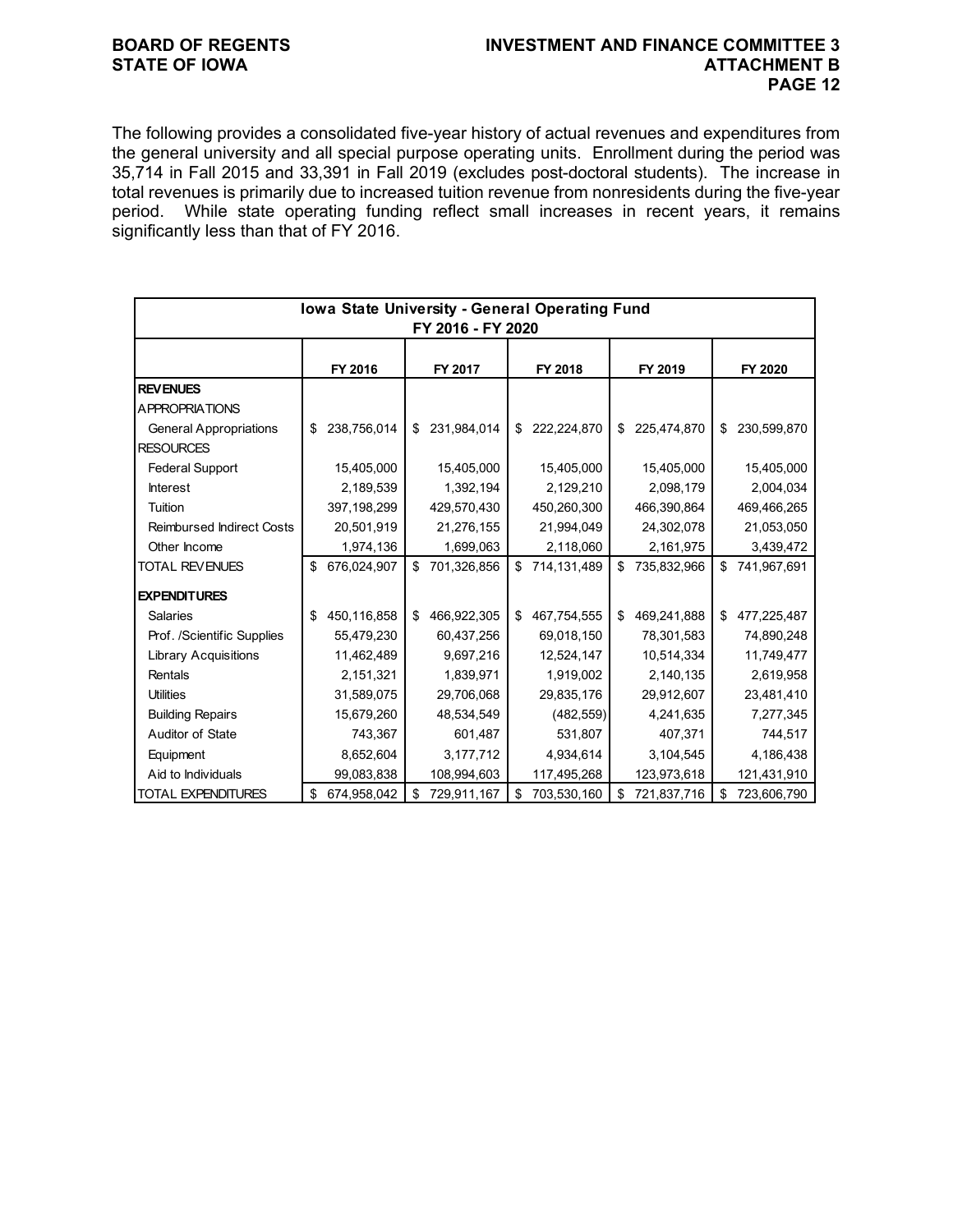## **BOARD OF REGENTS INVESTMENT AND FINANCE COMMITTEE 3 PAGE 13**

### **IOWA STATE UNIVERSITY ATHLETICS**

| <b>INCOME</b><br>Sports:                                | FY 2020 Budget   | FY 2020 Actuals  | <b>Variance</b>     |
|---------------------------------------------------------|------------------|------------------|---------------------|
| Football                                                | \$<br>12,520,559 | \$<br>13,335,112 | \$<br>814,553       |
| Men's Basketball                                        | 4,200,000        | 4,152,969        | (47, 031)           |
| Women's Basketball                                      | 360,000          | 387,297          | 27,297              |
| Wrestling                                               | 180,000          | 345,441          | 165,441             |
| <b>Other Sports</b>                                     | 290,000          | 377,028          | 87,028              |
| <b>Subtotal</b>                                         | \$<br>17,550,559 | \$<br>18,597,847 | \$<br>1,047,288     |
| <b>Other Income</b>                                     |                  |                  |                     |
| <b>Big Twelve Conference/NCAA</b>                       | 39,877,000       | \$<br>36,497,165 | \$<br>(3,379,835)   |
| Post-Season Revenue                                     | 400,000          | 2,246,532        | 1,846,532           |
| <b>Foundation Support</b>                               | 17,375,744       | 17,094,933       | (280, 811)          |
| Multi-Media Rights                                      | 5,057,144        | 2,822,316        | (2, 234, 828)       |
| <b>Student Fees</b>                                     | 2,000,000        | 1,865,821        | (134, 179)          |
| <b>Game Guarantees</b>                                  | 75,000           | 116,782          | 41,782              |
| <b>Auxillary Revenue</b>                                | 1,840,000        | 2,029,166        | 189,166             |
| <b>Other Revenue</b>                                    | 3,375,000        | 3,774,118        | 399,118             |
| <b>Subtotal</b>                                         | \$<br>69,999,888 | \$<br>66,446,833 | \$<br>(3, 553, 055) |
| <b>TOTAL INCOME</b>                                     | \$<br>87,550,447 | \$<br>85,044,680 | \$<br>(2,505,767)   |
| <b>EXPENSES</b><br><b>Sports Operations</b><br>Football | \$<br>6,850,000  | \$<br>6,821,324  | \$<br>(28, 676)     |
| Men's Basketball                                        | 2,041,000        | 1,980,895        | (60, 105)           |
| Women's Basketball                                      | 1,211,000        | 1,112,174        | (98, 826)           |
| Wrestling                                               | 363,250          | 378,787          | 15,537              |
| <b>Other Sports</b>                                     | 3,509,590        | 3,090,495        | (419,095)           |
| <b>Subtotal</b>                                         | \$<br>13,974,840 | \$<br>13,383,675 | \$<br>(591, 165)    |
| <b>Sports Program Support Units:</b>                    |                  |                  |                     |
| Medical                                                 | \$<br>950,000    | \$<br>607,343    | \$<br>(342, 657)    |
| <b>Video Operations</b>                                 | 236,500          | 242,317          | 5,817               |
| Sports Medicine                                         | 423,000          | 372,374          | (50, 626)           |
| <b>Academic Services</b>                                | 336,200          | 252,341          | (83, 859)           |
| Other                                                   | 607,000          | 648,169          | 41,169              |
| <b>Subtotal</b>                                         | \$<br>2,552,700  | \$<br>2,122,544  | \$<br>(430, 156)    |
| <b>Internal Operations:</b>                             |                  |                  |                     |
| Administrative                                          | \$<br>4,938,000  | \$<br>1,770,905  | \$<br>(3, 167, 095) |
| Compliance                                              | 250,965          | 189,137          | \$<br>(61, 828)     |
| Information Technology Operations                       | 725,120          | 683,112          | (42,008)            |
| <b>Subtotal</b>                                         | \$<br>5,914,085  | \$<br>2,643,154  | \$<br>(3,270,931)   |
| <b>Salaries &amp; Benefits</b>                          | \$<br>31,847,073 | \$<br>32,019,714 | \$<br>172,641       |
| <b>Scholarships</b>                                     | 8,175,663        | 7,840,207        | (335, 456)          |
| <b>External Operations</b>                              | 3,035,100        | 2,517,529        | (517, 571)          |
| <b>Facilities &amp; Events</b>                          | 8,460,000        | 8,357,410        | (102, 590)          |
| Postseason                                              | 1,240,000        | 2,517,941        | 1,277,941           |
| <b>Debt Service</b>                                     | 6,509,426        | 7,144,561        | 635,135             |
| <b>Capital Projects</b>                                 | 5,757,000        | 6,457,278        | 700,278             |
| <b>TOTAL EXPENSES</b>                                   | \$<br>87,465,887 | \$<br>85,004,013 | \$<br>(2,461,874)   |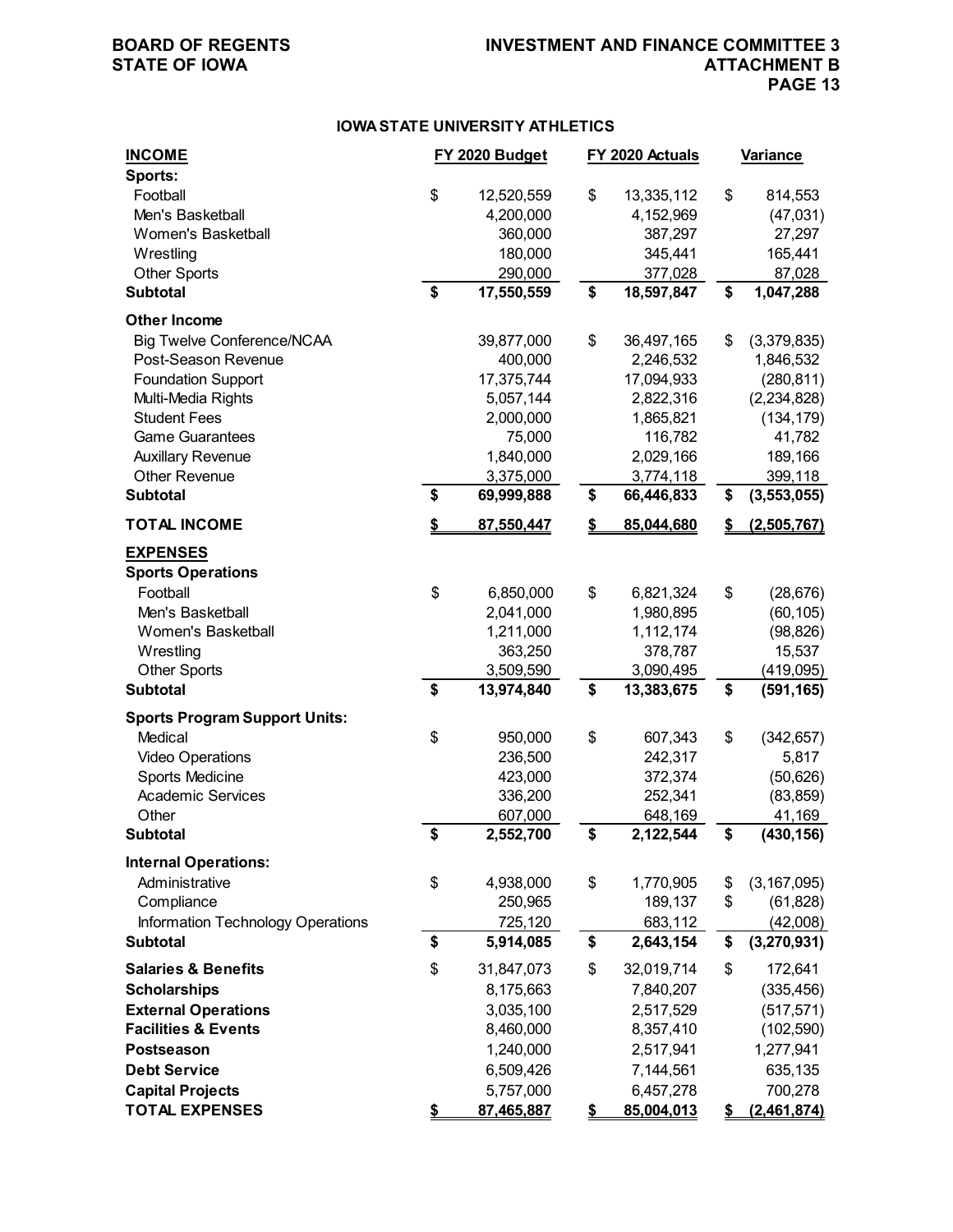The following summarizes the significant budget-to-actual revenue and expense variances for ISU Athletics as shown on the previous page. Revenues and expenses were less than the budget largely due to the impact of the pandemic.

Sports income exceeded the budget from higher than projected football ticket sales and conservative budgeting practices. The pandemic resulted in reduced conference/NCAA distributions primarily from the cancellation of the basketball tournaments. Multi-media rights were less than budget from the delay of an installment payment that was received after fiscal year close. Post-season revenues (and expenses) exceeded the budget from participation in the bowl game.

Sports programs, support units, and external operations expenses were lower due to the pandemic and the cancellation of the spring sports seasons. Annual debt service increased due to the timing of the first interest payment for the Sports Performance Center. Budgeted transfers to reserves for facilities and to the university were eliminated from the pandemic's negative impact on the budget during the fiscal year.

The following provides a five-year summary of ISU Athletics' revenues and expenditures. Athletics is fully self-supporting and receives no general university support.

| <b>Iowa State University Athletics</b>              |                 |              |              |              |              |  |  |  |
|-----------------------------------------------------|-----------------|--------------|--------------|--------------|--------------|--|--|--|
| FY 2016 - FY 2020                                   |                 |              |              |              |              |  |  |  |
| FY 2016<br>FY 2017<br>FY 2018<br>FY 2019<br>FY 2020 |                 |              |              |              |              |  |  |  |
| <b>Revenues</b>                                     |                 |              |              |              |              |  |  |  |
| Sports Income                                       | \$15,626,120    | \$14,260,191 | \$15,894,161 | \$16,474,939 | \$18,597,847 |  |  |  |
| Alumni / Foundation /                               |                 |              |              |              |              |  |  |  |
| Corp Support / Sponsorship                          | 18,916,622      | 20,884,009   | 23,935,675   | 22,117,329   | 19,917,249   |  |  |  |
| Athletic Conference /                               |                 |              |              |              |              |  |  |  |
| <b>NCAA Support</b>                                 | 31,559,732      | 35,009,802   | 35,465,513   | 43,573,939   | 38,743,697   |  |  |  |
| <b>Student Fees</b>                                 | 2,111,137       | 2,133,219    | 2,093,104    | 2,054,314    | 1,865,821    |  |  |  |
| Other Income                                        | 6,094,017       | 5,675,067    | 6,260,149    | 5,983,539    | 5,920,066    |  |  |  |
| Total Revenues                                      | \$74,307,628    | \$77,962,288 | \$83,648,602 | \$90,204,060 | \$85,044,680 |  |  |  |
| <b>Expenses</b>                                     |                 |              |              |              |              |  |  |  |
| <b>Sports Operations</b>                            | 9,759,850<br>\$ | \$10,752,800 | \$11,725,661 | \$12,782,404 | \$13,383,675 |  |  |  |
| Non-Sport Operations                                | 16,308,732      | 17,357,328   | 18,310,534   | 20,401,416   | 15,640,637   |  |  |  |
| Scholarships                                        | 6,411,327       | 7,144,422    | 7,437,619    | 7,826,336    | 7,840,207    |  |  |  |
| Other Expenses                                      | 41,751,529      | 42,613,472   | 46,091,171   | 49,097,396   | 48,139,494   |  |  |  |
| <b>Total Expenses</b>                               | \$74,231,438    | \$77,868,022 | \$83,564,985 | \$90,107,552 | \$85,004,013 |  |  |  |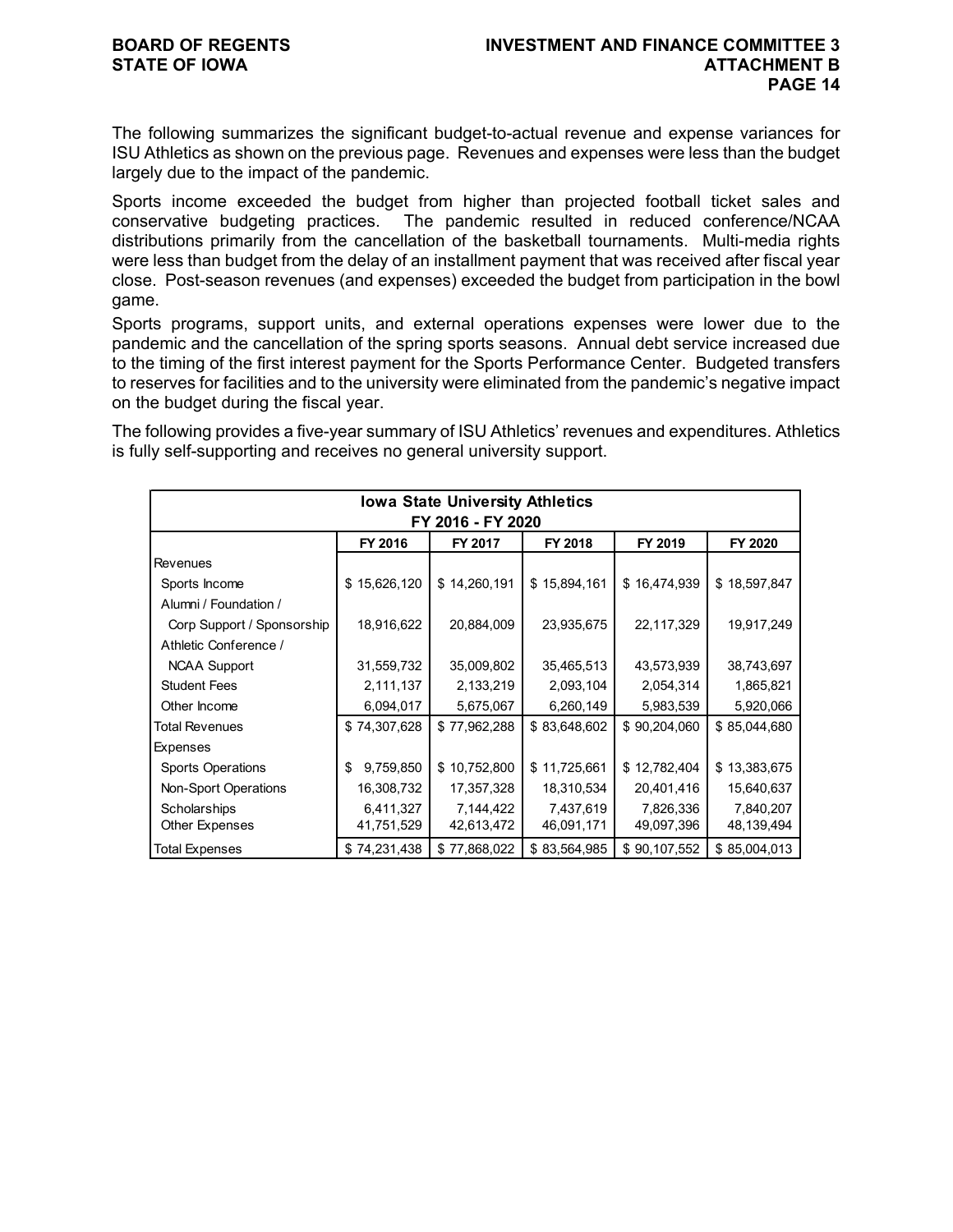### **BOARD OF REGENTS INVESTMENT AND FINANCE COMMITTEE 3 STATE OF IOWA ATTACHMENT B PAGE 15**

| lowa State University Residence System - FY 2020 |               |               |                          |         |  |  |  |  |
|--------------------------------------------------|---------------|---------------|--------------------------|---------|--|--|--|--|
|                                                  | <b>Budget</b> | <b>Actual</b> | Variance<br>Over/(Under) | Percent |  |  |  |  |
| Revenues                                         | \$103,443,122 | \$96,571,971  | (6,871,151)              | 93.4%   |  |  |  |  |
| Expenditures                                     | 74,374,308    | 65.444.805    | (8,929,503)              | 88.0%   |  |  |  |  |
| Debt Service                                     | 15,081,590    | 15,015,403    | (66,187)                 | 99.6%   |  |  |  |  |
| Net Revenues                                     | 13,987,224    | 16,111,763    | 2,124,539                | 115.2%  |  |  |  |  |
| Net Revenues as % of Gross Revenue               | 13.5%         | 16.7%         |                          |         |  |  |  |  |

The ISU Residence System's total operating revenues and expenses were both under budget due to the pandemic. Room and board contract revenue were under budget from slightly lower occupancy. Other revenue was significantly under budget from the cancellation of summer conferences, including the Odyssey of the Mind World Finals hosted by the university every other year.

The pandemic's closing of most residence system operations resulted in the costs of personnel, food and other goods, and utilities being significantly under budget. The System has had a longstanding goal to re-invest substantial capital in student living spaces. When facilities were closed due to COVID-19, the list of projects slated for Summer 2020 were strategically cancelled or postponed.

| <b>Iowa State University - Residence System</b><br>FY 2016 - FY 2020 |                   |                  |                  |                  |                  |  |  |  |  |  |
|----------------------------------------------------------------------|-------------------|------------------|------------------|------------------|------------------|--|--|--|--|--|
| FY 2018<br>FY 2016<br>FY 2017<br>FY 2019<br>FY 2020                  |                   |                  |                  |                  |                  |  |  |  |  |  |
| Revenues                                                             | 108,451,006<br>\$ | \$105,112,017    | \$108,964,436    | 104,224,805<br>S | 96,571,971<br>S  |  |  |  |  |  |
| <b>Expenditures for Operations</b>                                   | 76,414,741        | 76,115,787       | 76,552,825       | 70,538,152       | 65,444,805       |  |  |  |  |  |
| Debt Service and Mandatory Transfers                                 | 16,951,169        | 16,531,083       | 16,109,542       | 16,128,898       | 15,015,403       |  |  |  |  |  |
| Net Revenues after Debt Service and<br>Mandatory Transfers           | 15,085,096<br>\$  | 12,465,147<br>\$ | \$<br>16,302,069 | \$<br>17,557,755 | \$<br>16.111.763 |  |  |  |  |  |
| Net Revenues as % of Gross Revenue                                   | 13.9%             | 11.9%            | 15.0%            | 16.8%            | 16.7%            |  |  |  |  |  |

For comparative purposes, the residence system provided Fall 2020 enrollment and occupancy information which impact the current year budget as part of their annual report. Prior to the pandemic, the system had expected an occupancy decline due to growth in the off-campus market. The pandemic further negatively impacted enrollment and occupancy levels for the current year.

| <b>Iowa State University Residence System</b> |           |           |          |          |  |  |  |
|-----------------------------------------------|-----------|-----------|----------|----------|--|--|--|
|                                               | Fall 2019 | Fall 2020 | Change   | % Change |  |  |  |
| <b>Total University Enrollment</b>            | 33,391    | 31,825    | $-1,566$ | $-4.7%$  |  |  |  |
| Low er Division                               | 11,812    | 10,830    | $-982$   | $-8.3%$  |  |  |  |
| Low er Div as % of Total                      | 35.4%     | 34.0%     |          |          |  |  |  |
| <b>Total Occupancy</b>                        | 10.457    | 8.658     | $-1.799$ | $-17.2%$ |  |  |  |
| Total Occupancy % of Enrollment               | 31.3%     | 27.2%     |          |          |  |  |  |

The principal outstanding on dormitory revenue bonds for ISU as of June 30, 2020, was \$122.4 million (excludes July 1 principal payment). The Voluntary Reserve Fund balance totaled \$32.7 million at year end.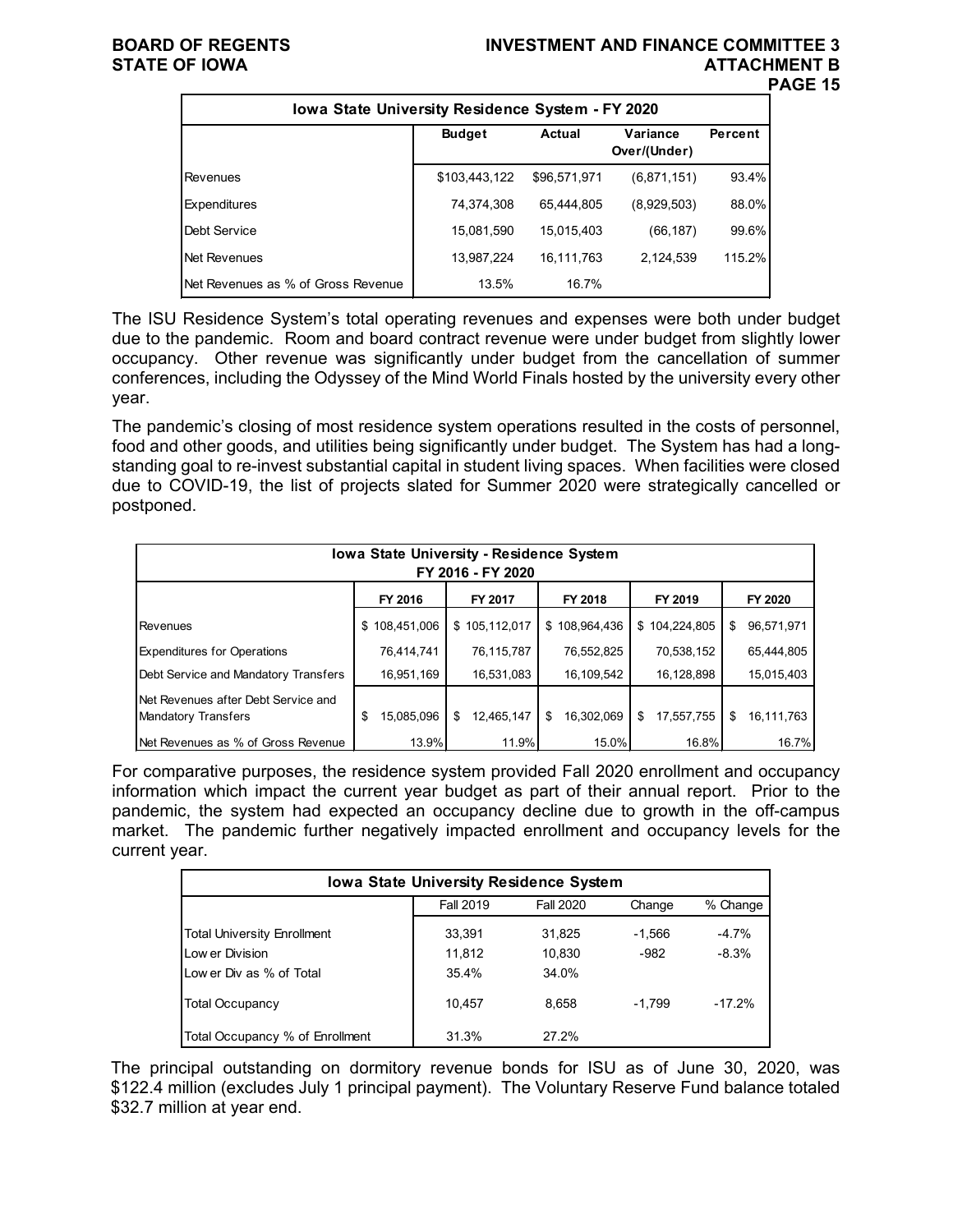### **University of Northern Iowa**

The following compares the FY 2020 operating fund budget (general university and special purpose units) with the actual revenue and expenditure transactions for all appropriated units.

| University of Northern Iowa - General Operating Fund<br>FY 2020 |    |                       |               |    |              |                |  |  |
|-----------------------------------------------------------------|----|-----------------------|---------------|----|--------------|----------------|--|--|
|                                                                 |    | <b>Board Approved</b> |               |    | Variance     | Actual as % of |  |  |
|                                                                 |    | <b>Budget</b>         | <b>Actual</b> |    | Over/(Under) | <b>Budget</b>  |  |  |
| <b>REVENUES</b>                                                 |    |                       |               |    |              |                |  |  |
| <b>APPROPRIATIONS</b>                                           |    |                       |               |    |              |                |  |  |
| General                                                         | \$ | 107,925,714           | \$107,621,329 | \$ | (304, 385)   | 99.7%          |  |  |
| <b>RESOURCES</b>                                                |    |                       |               |    |              |                |  |  |
| <b>Interest</b>                                                 |    | 626,771               | 890,352       |    | 263,581      | 142.1%         |  |  |
| Tuition                                                         |    | 75,058,878            | 73,507,059    |    | (1,551,819)  | 97.9%          |  |  |
| <b>Reimbursed Indirect Costs</b>                                |    | 1,079,649             | 1,122,083     |    | 42.434       | 103.9%         |  |  |
| <b>Sales and Services</b>                                       |    | 534,393               | 453,472       |    | (80, 921)    | 84.9%          |  |  |
| <b>TOTAL REVENUES</b>                                           | \$ | 185,225,405           | \$183,594,295 | \$ | (1,631,110)  | 99.1%          |  |  |
| <b>EXPENDITURES</b>                                             |    |                       |               |    |              |                |  |  |
| <b>Salaries</b>                                                 | \$ | 138,144,240           | \$133,683,066 | \$ | (4,461,174)  | 96.8%          |  |  |
| Prof. /Scientific Supplies                                      |    | 19,218,483            | 20,093,307    |    | 874,824      | 104.6%         |  |  |
| <b>Library Acquisitions</b>                                     |    | 1,916,249             | 2,127,229     |    | 210,980      | 111.0%         |  |  |
| Rentals                                                         |    | 877,578               | 872,421       |    | (5, 157)     | 99.4%          |  |  |
| <b>Utilities</b>                                                |    | 7,639,158             | 4,025,255     |    | (3,613,903)  | 52.7%          |  |  |
| <b>Building Repairs</b>                                         |    | 1,400,000             | 3,819,499     |    | 2,419,499    | 272.8%         |  |  |
| Auditor of State                                                |    | 370,900               | 285,168       |    | (85, 732)    | 76.9%          |  |  |
| Equipment                                                       |    | 558,797               | 869,432       |    | 310,635      | 155.6%         |  |  |
| Aid to Individuals                                              |    | 15,100,000            | 14,566,581    |    | (533,419)    | 96.5%          |  |  |
| <b>TOTAL EXPENDITURES</b>                                       | \$ | 185,225,405           | \$180,341,958 | \$ | (4,883,447)  | 97.4%          |  |  |

Actual revenues and expenditures were less than 1% under budget.

UNI's FY 2020 operating revenues of \$183.6 million are comprised primarily of state appropriations and tuition revenue. Tuition revenue was 2.1% less than the budget from an enrollment that was less than projected at the time the budget was prepared. Resident tuition revenue comprised 84% of gross tuition with non-resident tuition being 16% of the total.

Due to the pandemic, the university took immediate measures to reduce spending in FY 2020. In addition to eliminating travel, the university considered only essential purchases. These changes resulted in expenditures also being less than the budget.

Salary and related benefit costs comprised 74% of all general operating expenditures and were 3.2% under budget from a decrease in adjunct faculty and attrition. Savings in personnel costs were utilized for necessary building repair projects and for marketing strategies. Student financial aid expenditures of \$14.6 million represent 19.8% of tuition revenues and were slightly under budget from the enrollment decline.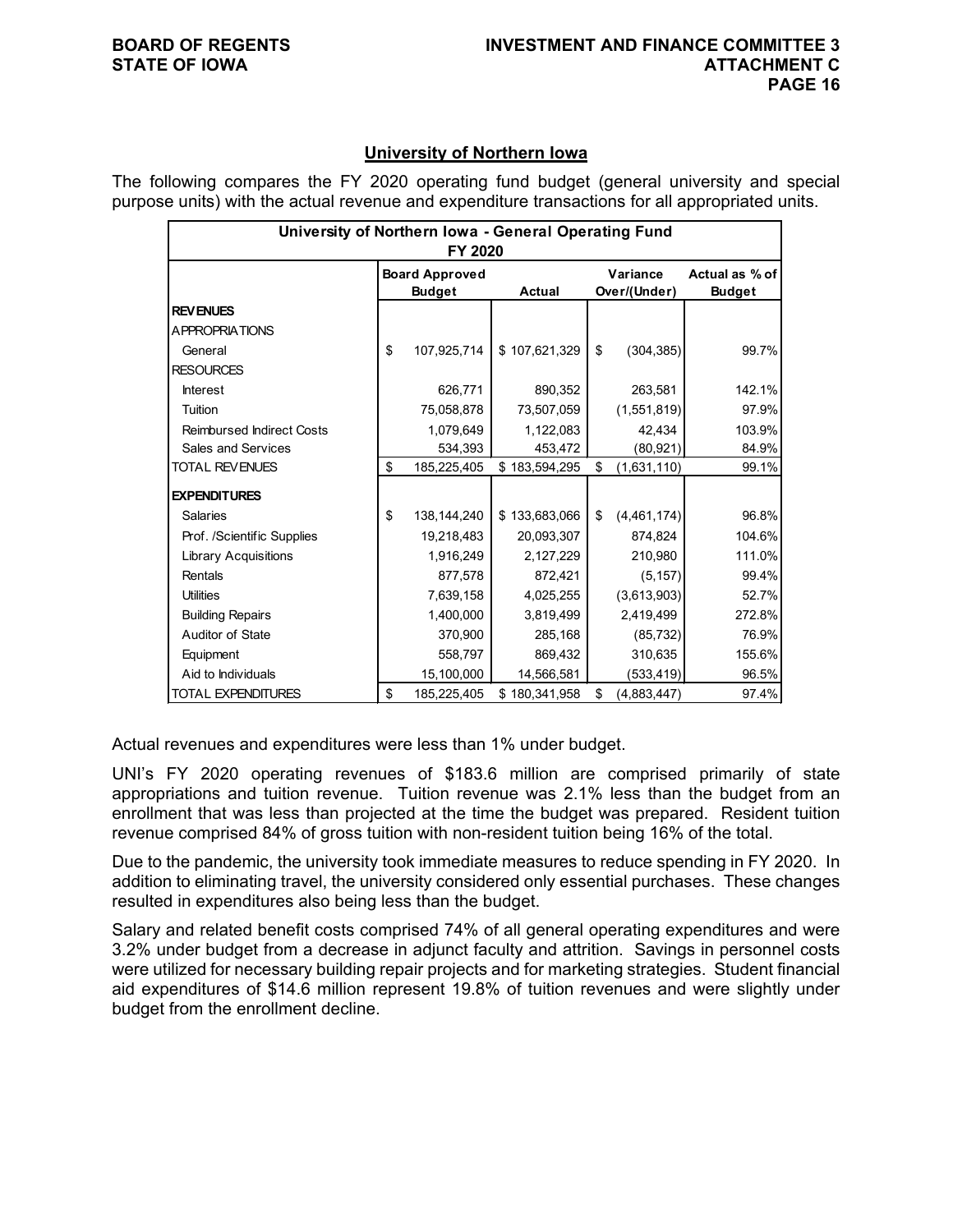## **BOARD OF REGENTS INVESTMENT AND FINANCE COMMITTEE 3 PAGE 17**

The following provides a consolidated five-year history of actual revenues and expenditures from the general university and all special purpose units. During this period, enrollment has declined from 11,981 in Fall 2015 to 10,497 in Fall 2019. Total operating revenues and expenditures remained relatively static over the five-year period.

|                                  | FY 2016       | FY 2017           | FY 2018       | FY 2019       | FY 2020       |
|----------------------------------|---------------|-------------------|---------------|---------------|---------------|
| <b>REV ENUES</b>                 |               |                   |               |               |               |
| <b>APPROPRIATIONS</b>            |               |                   |               |               |               |
| <b>General Appropriations</b>    | \$100,843,709 | \$101,102,209     | \$100,522,418 | \$102,525,714 | \$107,621,329 |
| Supplemental                     |               |                   |               |               |               |
| <b>RESOURCES</b>                 |               |                   |               |               |               |
| <b>Interest</b>                  | 575,531       | 918,821           | 593,536       | 1,147,509     | 890,352       |
| Tuition                          | 76,319,665    | 79,291,613        | 81,091,068    | 79,467,264    | 73,507,059    |
| <b>Reimbursed Indirect Costs</b> | 1,398,768     | 1,306,805         | 1,731,878     | 1,493,853     | 1,122,083     |
| Sales and Services               | 546,895       | 541,254           | 479,450       | 535,305       | 453,472       |
| <b>TOTAL REVENUES</b>            | \$179,684,568 | \$183,160,702     | \$184,418,350 | \$185,169,645 | \$183,594,295 |
|                                  |               |                   |               |               |               |
| <b>EXPENDITURES</b>              |               |                   |               |               |               |
| <b>Salaries</b>                  | \$133,845,656 | \$135,108,824     | \$137,267,942 | \$136,212,730 | \$133,683,066 |
| Prof. /Scientific Supplies       | 16,398,210    | 19,077,080        | 17,097,391    | 17,026,576    | 20,093,307    |
| <b>Library Acquisitions</b>      | 2,401,865     | 2,134,807         | 2,130,992     | 2,061,057     | 2,127,229     |
| Rentals                          | 1,037,161     | 822,421           | 822,421       | 872,421       | 872,421       |
| <b>Utilities</b>                 | 7,221,441     | 6,883,290         | 7,573,370     | 6,813,560     | 4,025,255     |
| <b>Building Repairs</b>          | 2,934,391     | 2,595,848         | 2,624,220     | 4,826,156     | 3,819,499     |
| Auditor of State                 | 289,893       | 282,670           | 315,769       | 281,796       | 285,168       |
| Equipment                        | 1,582,692     | 894,285           | 1,198,964     | 1,414,718     | 869,432       |
| Aid to Individuals               | 14,714,803    | 15,411,128        | 15,937,281    | 15,660,631    | 14,566,581    |
| <b>TOTAL EXPENDITURES</b>        | \$180,426,112 | 183,210,353<br>\$ | \$184,968,350 | \$185,169,645 | \$180,341,958 |

### **University of Northern Iowa - General Operating Fund FY 2016 - FY 2020**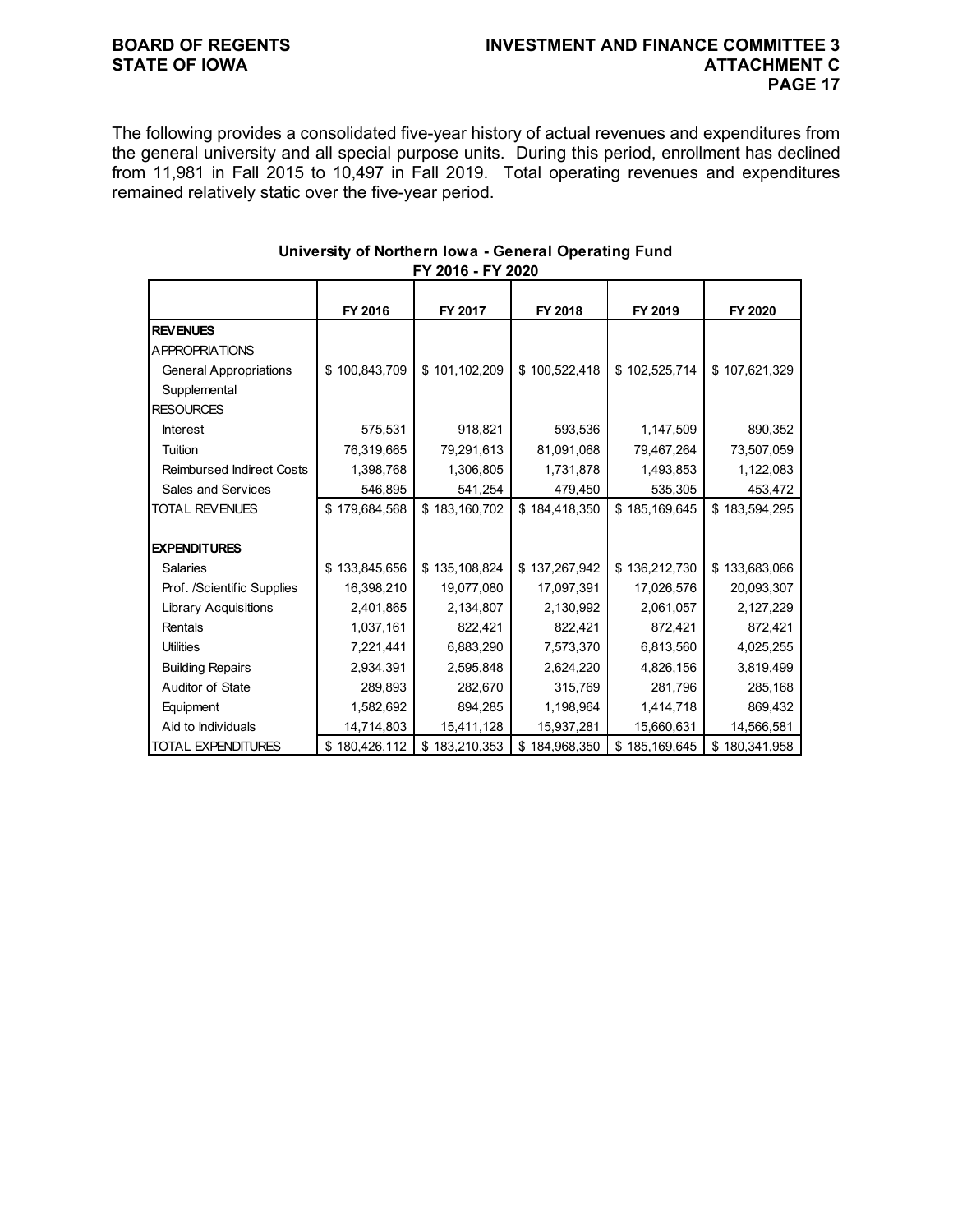### **UNIVERSITY OF NORTHERN IOWA ATHLETICS**

| <b>INCOME</b>                                                   |    | FY 2020 Budget       | FY 2020 Actuals |                      | <b>Variance</b>   |
|-----------------------------------------------------------------|----|----------------------|-----------------|----------------------|-------------------|
| Sports:                                                         |    |                      |                 |                      |                   |
| Football                                                        | \$ | 1,287,125            |                 | 1,202,759            | \$<br>(84, 366)   |
| Men's Basketball                                                |    | 759,700              |                 | 677,239              | (82, 461)         |
| Men - All Other Sports                                          |    | 100,410              |                 | 134,194              | 33,784            |
| Women - All Sports                                              |    | 219,005              |                 | 379,325              | 160,320           |
| <b>Subtotal - Sports</b>                                        | \$ | 2,366,240            | \$              | 2,393,517            | \$<br>27,277      |
| <b>Other Income:</b>                                            |    |                      |                 |                      |                   |
| <b>Student Activity Fees</b>                                    |    | 1,932,781            |                 | 1,932,781            |                   |
| <b>General University Support</b>                               |    |                      |                 |                      |                   |
| <b>General Support</b>                                          |    | 3,352,886            |                 | 3,412,962            | 60,076            |
| <b>Scholarship Support</b>                                      |    | 1,283,481            |                 | 1,283,481            |                   |
| <b>Alumni/Foundation Support</b>                                |    | 1,832,500            |                 | 1,380,649            | (451, 851)        |
| <b>Athletic Marketing</b>                                       |    | 1,484,300            |                 | 1,388,760            | (95, 540)         |
| Athletic Conf/NCAA Support                                      |    | 1,436,400            |                 | 1,160,361            | (276, 039)        |
| Novelties-Outings                                               |    | 326,000              |                 | 208,878              | (117, 122)        |
| Miscellaneous                                                   |    | 479,500              |                 | 313,094              | (166, 406)        |
| <b>Subtotal - Other</b>                                         |    | 12,127,848           |                 | 11,080,966           | (1,046,882)       |
| <b>TOTAL INCOME</b>                                             | S  | 14,494,088           | \$              | 13,474,483           | \$<br>(1,019,605) |
| <b>EXPENSES</b>                                                 |    |                      |                 |                      |                   |
| <b>Men's Sports:</b>                                            |    |                      |                 |                      |                   |
| Football                                                        | \$ | 3,825,075            | \$              | 3,640,451            | \$<br>(184, 624)  |
| <b>Basketball</b>                                               |    | 2,674,956            |                 | 2,685,288            | 10,332            |
| All Other Men's Sports                                          |    | 1,307,220            |                 | 1,319,211            | 11,991            |
| <b>Subtotal - Men's Sports</b>                                  | \$ | 7,807,251            | \$              | 7,644,950            | \$<br>(162, 301)  |
| <b>Women's Sports:</b>                                          |    |                      |                 |                      |                   |
| <b>Basketball</b>                                               | \$ | 1,121,588            | \$              | 1,164,670            | \$<br>43,082      |
| Volleyball                                                      |    | 859,447              |                 | 916,910              | 57,463            |
| All Other                                                       |    | 2,402,041            |                 | 2,382,919            | (19, 122)         |
| <b>Subtotal - Women's Sports</b>                                | \$ | 4,383,076            | \$              | 4,464,499            | \$<br>81,423      |
|                                                                 |    |                      |                 |                      |                   |
| <b>Other Expenses:</b>                                          |    |                      |                 |                      | \$                |
| <b>Athletic Training</b><br><b>Administration &amp; General</b> | \$ | 179,495<br>1,794,324 | \$              | 170,249<br>1,887,615 | (9,246)<br>93,291 |
| <b>Athletic Marketing</b>                                       |    | 329,942              |                 | 374,328              | 44,386            |
| <b>Subtotal - Other Expenses</b>                                | \$ | 2,303,761            | \$              | 2,432,192            | \$<br>128,431     |
| <b>TOTAL EXPENSE</b>                                            | \$ | 14,494,088           | \$              | 14,541,641           | \$<br>47,553      |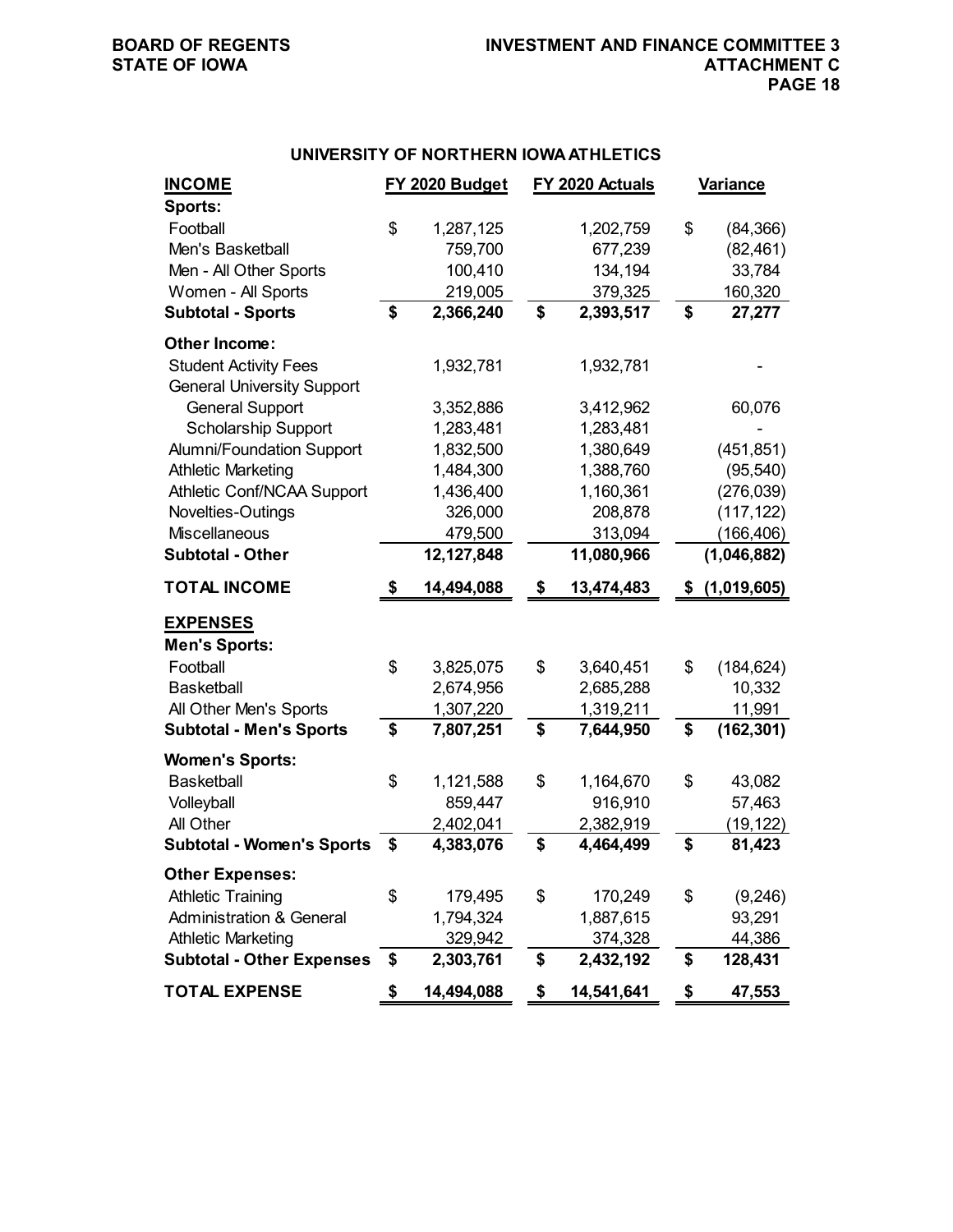The following describes the FY 2020 budget-to-actual revenue and expense variances for UNI Athletics as shown on the previous page.

With total sports income being very close to budget, other revenue sources were negatively impacted by the COVID-19 pandemic. The cancellation of the NCAA basketball tournaments resulted in reduced distributions and the foundation's annual "Rally in the Valley" fundraising event was moved to a virtual format negatively impacting revenues as well.

Expenses from other men's sports (excluding football and basketball) and women's sports were higher than the budget from additional team operational costs that were largely offset by the fundraising activities performed by these teams. Minimal savings were realized from teams whose spring 2020 regular or post seasons were cancelled due to the COVID-19 pandemic. Departmental leadership continues to review the budget in order to maximize revenue-generation opportunities and limit expenses in an effort to work toward a balanced budget.

The following provides a consolidated five-year history of actual revenues and expenditures for UNI Athletics.

| University of Northern Iowa Athletics |                 |                  |                  |                  |                  |  |  |  |
|---------------------------------------|-----------------|------------------|------------------|------------------|------------------|--|--|--|
| FY 2016 - FY 2020                     |                 |                  |                  |                  |                  |  |  |  |
|                                       | FY 2016         | FY 2017          | FY 2018          | FY 2019          | FY 2020          |  |  |  |
| <b>Revenues</b>                       |                 |                  |                  |                  |                  |  |  |  |
| Sports Income                         | 2,806,266<br>\$ | 2,761,159<br>\$  | 2,930,231<br>\$  | 2,640,857<br>\$  | \$<br>2,393,517  |  |  |  |
| Alumni / Foundation /                 |                 |                  |                  |                  |                  |  |  |  |
| Corp Support / Sponsorship            | 2,653,562       | 2,770,428        | 2,863,328        | 2,753,467        | 2,769,409        |  |  |  |
| Athletic Conference /                 |                 |                  |                  |                  |                  |  |  |  |
| <b>NCAA Support</b>                   | 1,370,471       | 1,331,921        | 1,610,194        | 1,670,558        | 1,160,361        |  |  |  |
| <b>General University Support</b>     | 4,154,866       | 4,336,292        | 4,507,191        | 4,740,674        | 4,696,443        |  |  |  |
| <b>Student Fees</b>                   | 1,998,139       | 2,042,859        | 1,961,145        | 1,919,576        | 1,932,781        |  |  |  |
| Other Income                          | 549,768         | 691,080          | 560,768          | 566,384          | 521,972          |  |  |  |
| Total Revenues                        | \$13,533,072    | \$13,933,739     | 14,432,857<br>\$ | \$14,291,516     | \$<br>13,474,483 |  |  |  |
| Expenses                              |                 |                  |                  |                  |                  |  |  |  |
| Men's Sports                          | 7,199,881<br>\$ | \$<br>7,304,344  | 7,687,274<br>\$  | \$<br>8,036,158  | \$<br>7,644,950  |  |  |  |
| Women's Sports                        | 4,224,029       | 4,203,326        | 4,418,259        | 4,480,116        | 4,464,499        |  |  |  |
| Other Expenses                        | 2,846,516       | 2,488,323        | 2,768,284        | 2,747,524        | 2,432,192        |  |  |  |
| Total Expenses                        | \$14,270,426    | 13,995,993<br>\$ | 14,873,817<br>\$ | 15,263,798<br>\$ | \$<br>14,541,641 |  |  |  |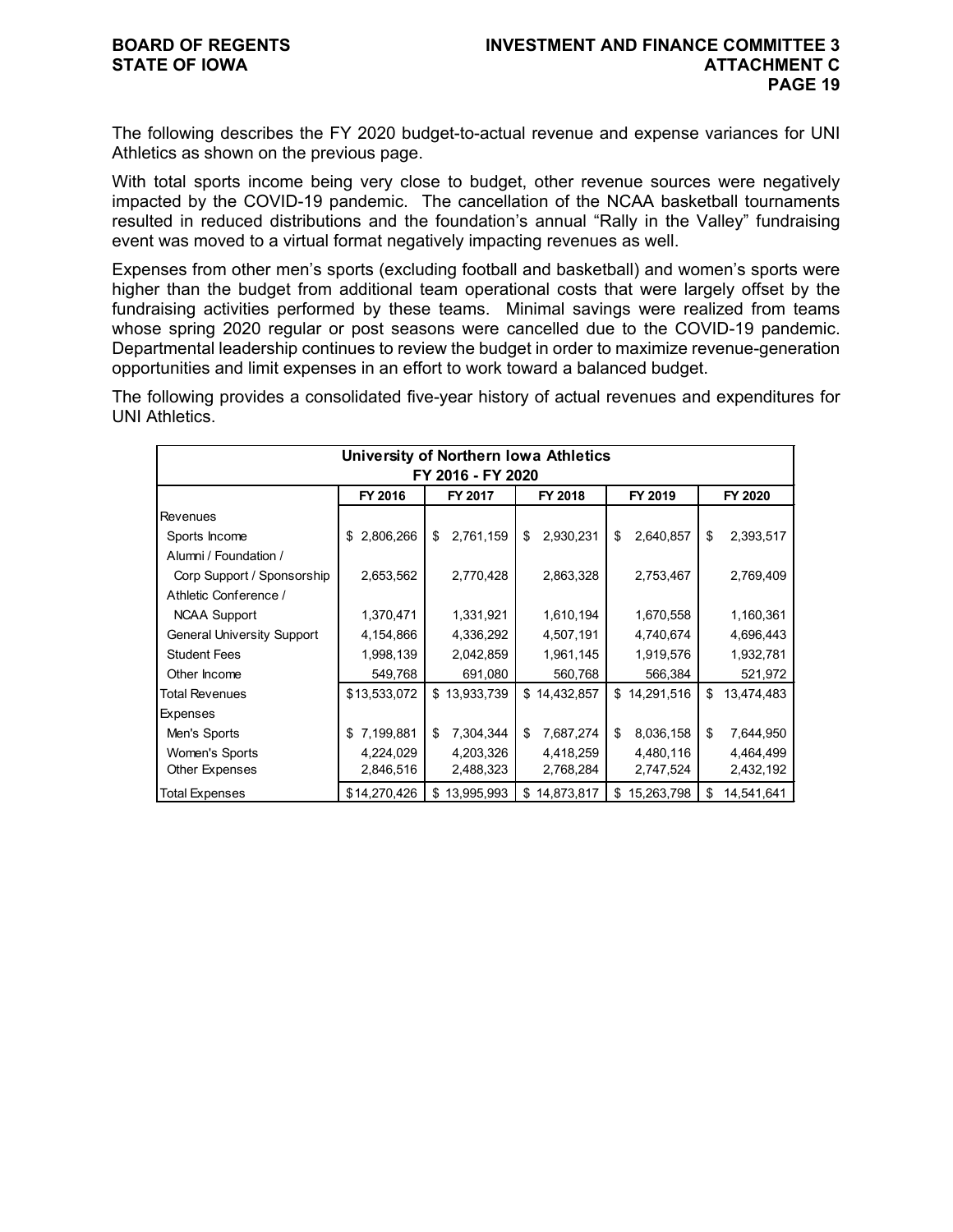|                                              | University of Northern Iowa Residence System - FY 2020 |               |               |         |  |  |  |  |  |  |  |
|----------------------------------------------|--------------------------------------------------------|---------------|---------------|---------|--|--|--|--|--|--|--|
|                                              | <b>Budget</b>                                          | <b>Actual</b> | Variance      | Percent |  |  |  |  |  |  |  |
|                                              |                                                        |               | Over/(Under)  |         |  |  |  |  |  |  |  |
| Revenues                                     | \$35,509,961                                           | \$32.414.338  | (\$3,095,623) | 91.3%   |  |  |  |  |  |  |  |
| <b>Expenditures</b>                          | 24,225,026                                             | 21.392.400    | (2,832,626)   | 88.3%   |  |  |  |  |  |  |  |
| Debt Service                                 | 8,009,544                                              | 6.347.356     | (1,662,188)   | 79.2%   |  |  |  |  |  |  |  |
| Mandatory Transfers                          | 330,000                                                | 330,000       |               | 100.0%  |  |  |  |  |  |  |  |
| Net Revenues                                 | 2.945.391                                              | 4.344.582     | \$1,399,191   | 147.5%  |  |  |  |  |  |  |  |
| Net Revenues as % of Gross<br><b>Revenue</b> | 8.3%                                                   | 13.4%         |               |         |  |  |  |  |  |  |  |

The UNI Residence System's total operating revenues and expenditures were under budget due to the issuance of room and board credits from the COVID-19 shutdown and the resulting adjustments to personnel, operations and repair/maintenance costs. Debt service was also reduced from the defeasance of the Series 2010 and 2010B bonds during the fiscal year. As a result, net revenues exceeded the budget at the end of the year and will provide funding for necessary capital improvements.

Below is a five-year history of the residence system financials. As expected, net revenues began to decline in FY 2018 when compared to prior years from additional debt service related to the Lawther Hall renovation project.

| University of Northern Iowa - Residence System<br>FY 2016 - FY 2020 |              |              |              |              |              |  |  |  |  |  |
|---------------------------------------------------------------------|--------------|--------------|--------------|--------------|--------------|--|--|--|--|--|
| FY 2016<br>FY 2018<br>FY 2019<br>FY 2017<br>FY 2020                 |              |              |              |              |              |  |  |  |  |  |
|                                                                     |              |              |              |              |              |  |  |  |  |  |
| Revenues                                                            | \$40,193,643 | \$41,533,734 | \$38,654,310 | \$37,875,567 | \$32,414,338 |  |  |  |  |  |
| <b>Expenditures for Operations</b>                                  | 25,781,648   | 26,437,061   | 26,040,646   | 24,704,498   | 21,392,400   |  |  |  |  |  |
| Debt Service and Mandatory Transfers                                | 7,268,448    | 7,787,260    | 8,750,378    | 8,346,819    | 6,677,356    |  |  |  |  |  |
| Net Revenues after Debt Serv/Mand                                   |              |              |              |              |              |  |  |  |  |  |
| Transfers                                                           | \$7,143,547  | \$7,309,413  | \$3,863,286  | \$4,824,250  | \$4,344,582  |  |  |  |  |  |
| Net Revenues as % of Gross Revenue                                  | 17.8%        | 17.6%        | 10.0%        | 12.7%        | 13.4%        |  |  |  |  |  |

For comparative purposes, the residence system provided Fall 2020 enrollment and occupancy information which impact the current year budget. Occupancy in the system has declined in the current year largely from the drop in lower division enrollment.

| University of Northern Iowa Residence System |                  |           |        |          |  |  |  |  |  |  |
|----------------------------------------------|------------------|-----------|--------|----------|--|--|--|--|--|--|
|                                              | <b>Fall 2019</b> | Fall 2020 | Change | % Change |  |  |  |  |  |  |
|                                              |                  |           |        |          |  |  |  |  |  |  |
| <b>Total University Enrollment</b>           | 10,497           | 9,522     | $-975$ | $-9.3%$  |  |  |  |  |  |  |
| Low er Division                              | 3.472            | 3.177     | $-295$ | $-8.5%$  |  |  |  |  |  |  |
| Low er Div as % of Total                     | 33.1%            | 33.4%     |        |          |  |  |  |  |  |  |
| <b>Total Occupancy</b><br>Occupancy as a     | 3,197            | 2.953     | $-244$ | $-7.6%$  |  |  |  |  |  |  |
| % of Enrollment                              | 30.5%            | 31.0%     |        |          |  |  |  |  |  |  |

The principal outstanding of revenue bond obligations for the UNI residence system as of June 30, 2020, was \$48.9 million (excludes July 1 principal payment). The Voluntary Reserve Fund balance totaled \$16.1 million at fiscal year end.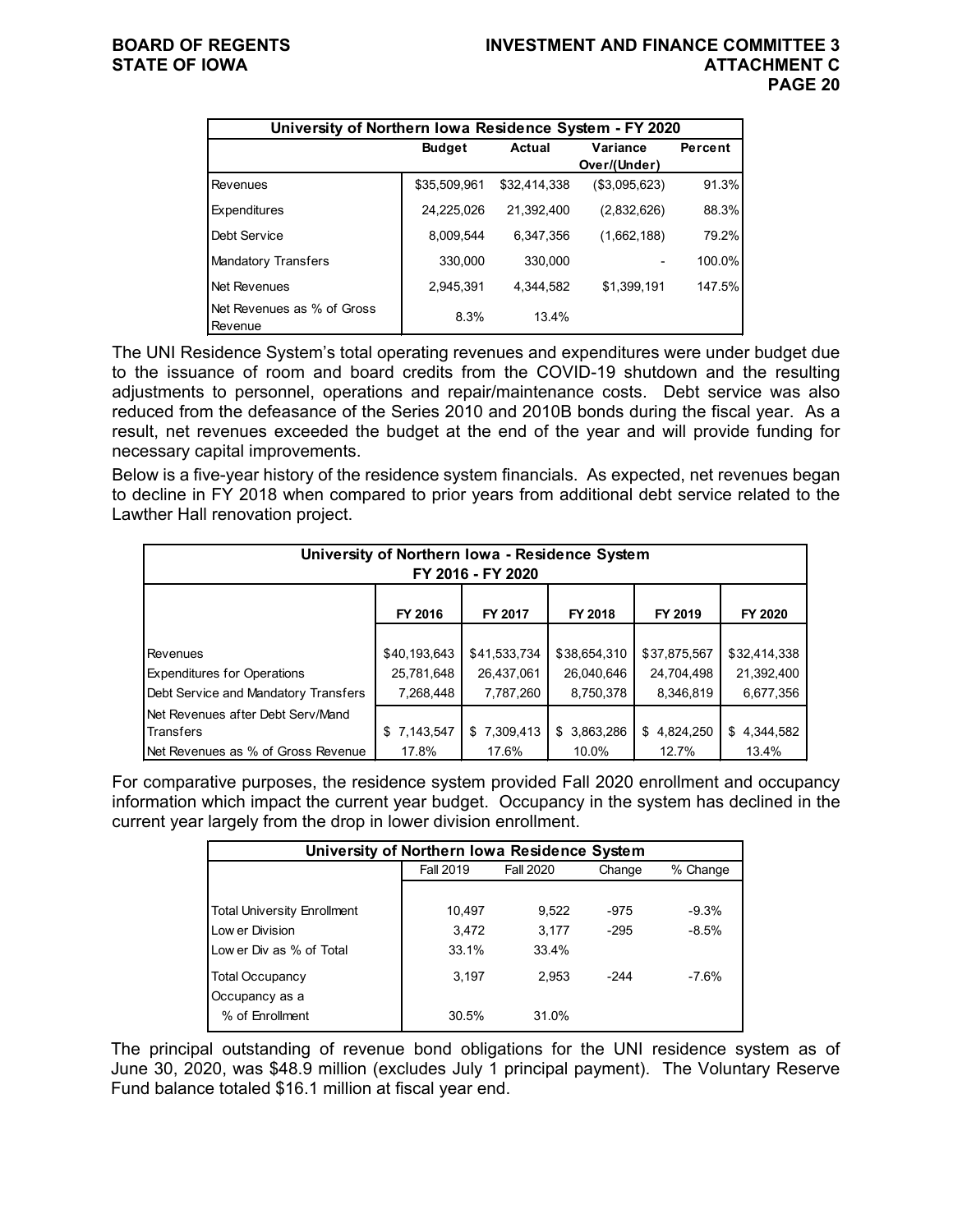### **Iowa School for the Deaf**

The following compares the FY 2020 general fund approved budget with actual revenue and expenditure transactions. The pandemic's impact on school activities resulted in revenues and expenditures being \$0.3 million (2.6%) less than the budget.

| <b>Iowa School for the Deaf - General Fund</b><br>FY 2020 |    |                           |    |               |    |                          |                                 |  |  |  |
|-----------------------------------------------------------|----|---------------------------|----|---------------|----|--------------------------|---------------------------------|--|--|--|
|                                                           |    | Approved<br><b>Budget</b> |    | <b>Actual</b> |    | Variance<br>Over/(Under) | Actual as % of<br><b>Budget</b> |  |  |  |
| <b>REV ENUES</b>                                          |    |                           |    |               |    |                          |                                 |  |  |  |
| <b>APPROPRIATIONS</b>                                     |    |                           |    |               |    |                          |                                 |  |  |  |
| General                                                   | \$ | 10,299,287                | \$ | 10,299,287    | \$ |                          | 100.0%                          |  |  |  |
| <b>RESOURCES</b>                                          |    |                           |    |               |    |                          |                                 |  |  |  |
| <b>Federal Support</b>                                    |    | 56.970                    |    | 34,407        |    | (22, 563)                | 60.4%                           |  |  |  |
| <b>Interest</b>                                           |    | 1.000                     |    | 462           |    | (538)                    | 46.2%                           |  |  |  |
| <b>Reimbursed Indirect Costs</b>                          |    | 15,000                    |    | 14,839        |    | (161)                    | 98.9%                           |  |  |  |
| Sales and Services                                        |    | 809,000                   |    | 456,950       |    | (352,050)                | 56.5%                           |  |  |  |
| Other Income                                              |    | 198,866                   |    | 276,621       |    | 77,755                   | 139.1%                          |  |  |  |
| <b>TOTAL REVENUES</b>                                     | \$ | 11,380,123                | \$ | 11,082,566    | \$ | (297, 557)               | 97.4%                           |  |  |  |
| <b>EXPENDITURES</b>                                       |    |                           |    |               |    |                          |                                 |  |  |  |
| <b>Salaries</b>                                           | \$ | 9,112,660                 | \$ | 8,885,629     | \$ | (227, 031)               | 97.5%                           |  |  |  |
| Prof. /Scientific Supplies                                |    | 1,711,273                 |    | 1,527,791     |    | (183, 482)               | 89.3%                           |  |  |  |
| <b>Library Acquisitions</b>                               |    |                           |    | 1,288         |    | 1.288                    |                                 |  |  |  |
| <b>Utilities</b>                                          |    | 286,750                   |    | 314,225       |    | 27,475                   | 109.6%                          |  |  |  |
| <b>Building Repairs</b>                                   |    | 225,000                   |    | 174,280       |    | (50, 720)                | 77.5%                           |  |  |  |
| Auditor of State                                          |    | 44.440                    |    | 38,070        |    | (6,370)                  | 85.7%                           |  |  |  |
| Equipment                                                 |    |                           |    | 141,283       |    | 141,283                  |                                 |  |  |  |
| <b>TOTAL EXPENDITURES</b>                                 | \$ | 11,380,123                | \$ | 11,082,566    | \$ | (297,557)                | 97.4%                           |  |  |  |

Sales and service revenue was under budget from fewer reimbursements for interpreter and teacher aide services from the reduced demand created from the pandemic's impact on the school districts.

Salary and related benefit costs comprised 80% of all expenses and were slightly under budget from reduced extending learning activities due to the pandemic. Supplies and services were under budget from reduced food costs and travel costs due to remote learning beginning in mid-May.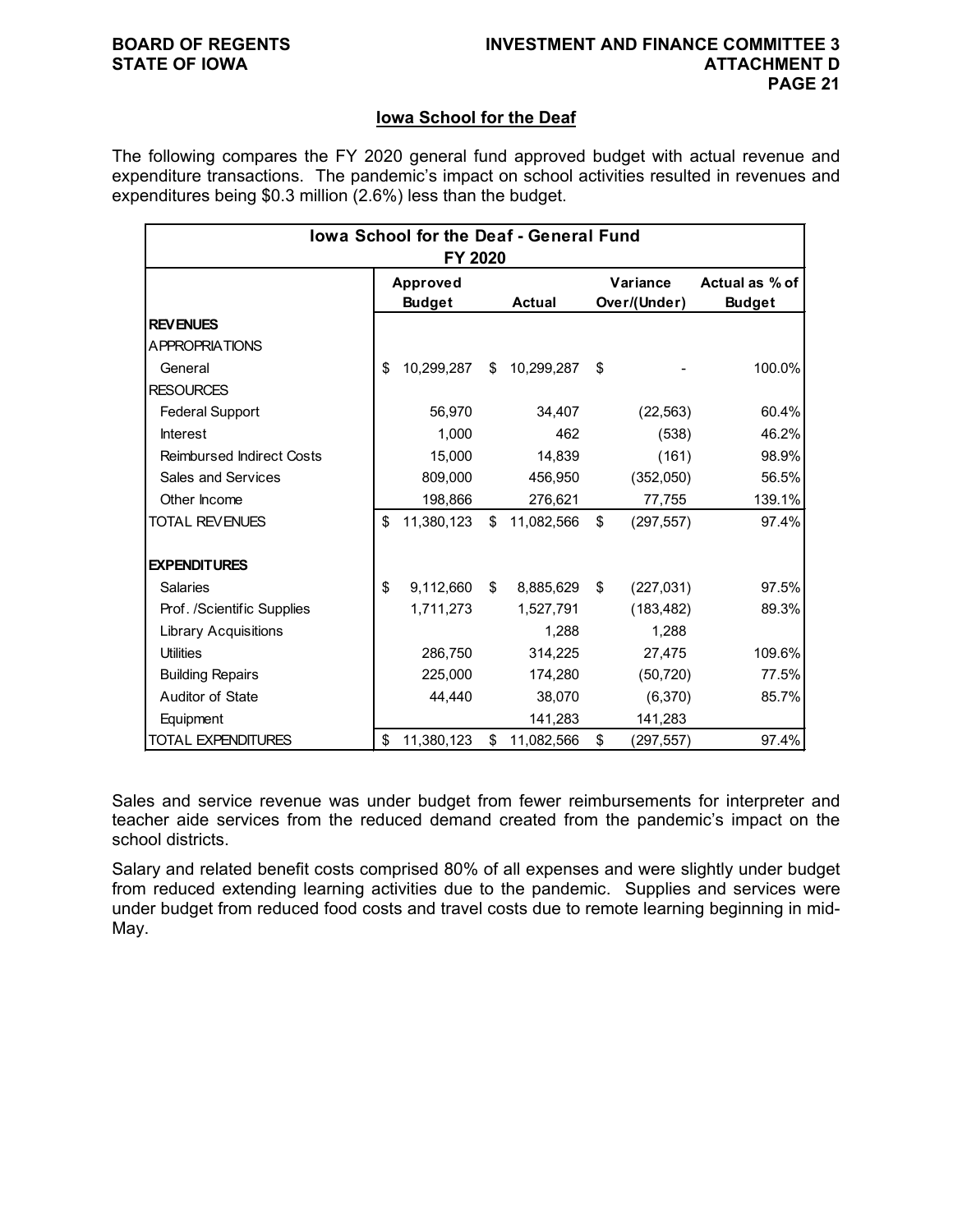## **BOARD OF REGENTS INVESTMENT AND FINANCE COMMITTEE 3 PAGE 22**

The following provides a five-year history of general operating revenues and expenditures. The decline in sales/service revenue over the years is the result of a reduction in the number of students requiring para-educator services and other campus rentals being reclassified to the other income line.

|                                  | FY 2016         | FY 2017 |            | FY 2018 |            | FY 2019 |            | FY 2020          |
|----------------------------------|-----------------|---------|------------|---------|------------|---------|------------|------------------|
| <b>REVENUES</b>                  |                 |         |            |         |            |         |            |                  |
| <b>APPROPRIATIONS</b>            |                 |         |            |         |            |         |            |                  |
| General                          | 9,509,257<br>\$ | \$      | 9,723,215  | \$      | 9,897,351  | \$      | 9,996,325  | \$<br>10,299,287 |
| Other                            | 82,049          |         | 82,049     |         |            |         |            |                  |
| <b>RESOURCES</b>                 |                 |         |            |         |            |         |            |                  |
| <b>Federal Support</b>           | 51,223          |         | 56,651     |         | 51,253     |         | 56,548     | 34,407           |
| Interest                         | 20              |         | 421        |         | 154        |         | 334        | 462              |
| <b>Reimbursed Indirect Costs</b> | 15,196          |         | 18,962     |         | 21,318     |         | 20,896     | 14,839           |
| Sales and Services               | 952,781         |         | 717,963    |         | 779,074    |         | 567,495    | 456,950          |
| Other Income                     | 132,287         |         | 325,674    |         | 222,453    |         | 246,598    | 276,621          |
| <b>TOTAL REVENUES</b>            | \$10,742,813    | \$      | 10,924,935 | \$      | 10,971,603 | \$      | 10,888,196 | \$<br>11,082,566 |
|                                  |                 |         |            |         |            |         |            |                  |
| <b>EXPENDITURES</b>              |                 |         |            |         |            |         |            |                  |
| <b>Salaries</b>                  | 8,778,125<br>\$ | \$      | 8,864,005  | \$      | 8,859,666  | \$      | 8,961,550  | \$<br>8,885,629  |
| Prof. /Scientific Supplies       | 1,362,523       |         | 1,357,200  |         | 1,500,870  |         | 1,462,682  | 1,527,791        |
| <b>Library Acquisitions</b>      | 237             |         | 149        |         | 1,092      |         | 5,594      | 1,288            |
| <b>Utilities</b>                 | 276,314         |         | 298,570    |         | 337,045    |         | 329,155    | 314,225          |
| <b>Building Repairs</b>          | 271,759         |         | 361,407    |         | 175,245    |         | 31,603     | 174,280          |
| Auditor of State                 | 18,179          |         | 43,604     |         | 42,626     |         | 39,483     | 38,070           |
| Equipment                        | 35,676          |         |            |         | 55,059     |         | 58,129     | 141,283          |
| <b>TOTAL EXPENDITURES</b>        | \$10,742,813    | \$      | 10,924,935 | \$      | 10,971,603 | \$      | 10,888,196 | \$<br>11,082,566 |

### **Iowa School for the Deaf - General Fund FY 2016 - FY 2020**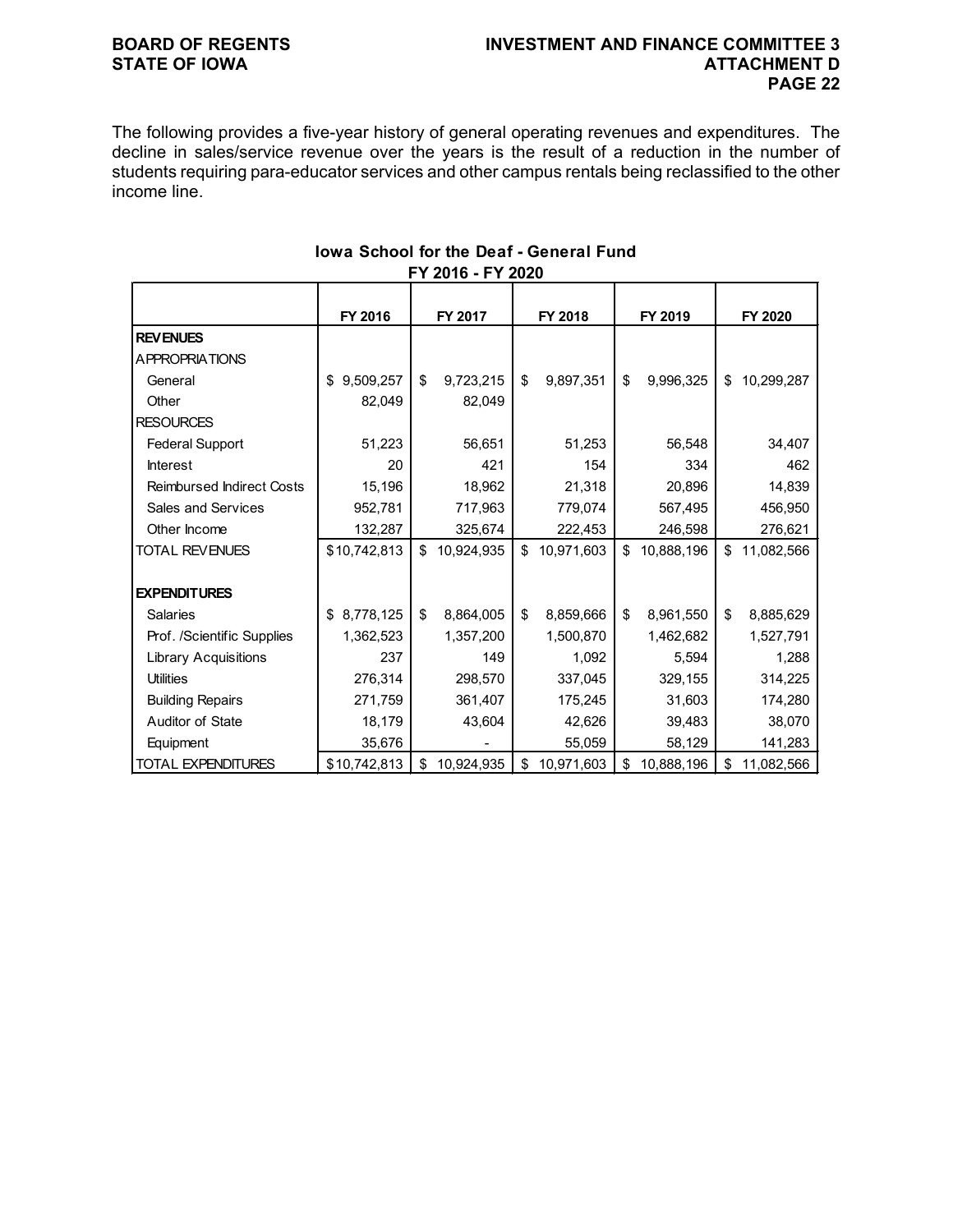### **Iowa Braille and Sight Saving School**

The following compares the FY 2020 general operating fund approved budget with actual revenue and expenditure transactions. Similar to the Iowa School for the Deaf, the pandemic's impact on school activities resulted in revenues and expenditures being 2.8% less than the budget.

| Iowa Braille and Sight Saving School - General Fund<br>FY 2020 |                                  |           |    |               |    |                          |                          |  |  |  |
|----------------------------------------------------------------|----------------------------------|-----------|----|---------------|----|--------------------------|--------------------------|--|--|--|
|                                                                | <b>Approved</b><br><b>Budget</b> |           |    | <b>Actual</b> |    | Variance<br>Over/(Under) | Actual as %<br>of Budget |  |  |  |
| <b>REVENUES</b>                                                |                                  |           |    |               |    |                          |                          |  |  |  |
| <b>APPROPRIATIONS</b>                                          |                                  |           |    |               |    |                          |                          |  |  |  |
| General                                                        | \$                               | 4,334,759 | \$ | 3,991,042     | \$ | (343, 717)               | 92.1%                    |  |  |  |
| <b>RESOURCES</b>                                               |                                  |           |    |               |    |                          |                          |  |  |  |
| <b>Interest</b>                                                |                                  |           |    | 537           |    | 537                      |                          |  |  |  |
| <b>Reimbursed Indirect Costs</b>                               |                                  | 56,278    |    | 50,219        |    | (6,059)                  | 89.2%                    |  |  |  |
| <b>Sales and Services</b>                                      |                                  | 3,775,151 |    | 3,775,652     |    | 501                      | 100.0%                   |  |  |  |
| Other                                                          |                                  | 854,992   |    | 955,448       |    | 100,456                  | 111.7%                   |  |  |  |
| <b>TOTAL REVENUES</b>                                          | \$                               | 9,021,180 | \$ | 8,772,898     |    | (248, 282)               | 97.2%                    |  |  |  |
| <b>EXPENDITURES</b>                                            |                                  |           |    |               |    |                          |                          |  |  |  |
| <b>Salaries</b>                                                | \$                               | 7,132,575 | \$ | 7,174,856     | \$ | 42,281                   | 100.6%                   |  |  |  |
| Prof. /Scientific Supplies                                     |                                  | 1,567,073 |    | 1,187,988     |    | (379,085)                | 75.8%                    |  |  |  |
| <b>Library Acquisitions</b>                                    |                                  | 15,000    |    | 14,375        |    | (625)                    | 95.8%                    |  |  |  |
| Rentals                                                        |                                  | 35,000    |    | 108,151       |    | 73,151                   | 309.0%                   |  |  |  |
| <b>Utilities</b>                                               |                                  | 210,500   |    | 171,224       |    | (39,276)                 | 81.3%                    |  |  |  |
| <b>Building Repairs</b>                                        |                                  | 29,532    |    | 73,198        |    | 43,666                   | 247.9%                   |  |  |  |
| Auditor of State                                               |                                  | 31,500    |    | 33,696        |    | 2,196                    | 107.0%                   |  |  |  |
| Equipment                                                      |                                  |           |    | 9,410         |    | 9,410                    |                          |  |  |  |
| <b>TOTAL EXPENDITURES</b>                                      | \$                               | 9,021,180 | \$ | 8,772,898     |    | (248,282)                | 97.2%                    |  |  |  |

The state appropriation was not fully expended due to significantly reduced travel expenses for teachers as remote learning began in March and the cancellation of summer programs due to the pandemic. Sales and service revenue primarily consists of revenue reimbursements from the Area Education Agencies and Local Education Agencies for local services provided by Teachers of the Visually Impaired and Certified Orientation and Mobility Instructors. These revenues were very close to budget. Other income exceeded the budget due to the renewal of the Americorps lease.

Salary/benefit costs comprised 82% of total operational costs and were very close to budget. Professional/Scientific supplies/services and utility costs were under budget from reduced travel costs and no building occupancy (including Americorps during the pandemic) on the Vinton campus. Rental expense exceeded the budget from Braille's occupancy on the ISD campus for the 4-Plus program and the Braille library.